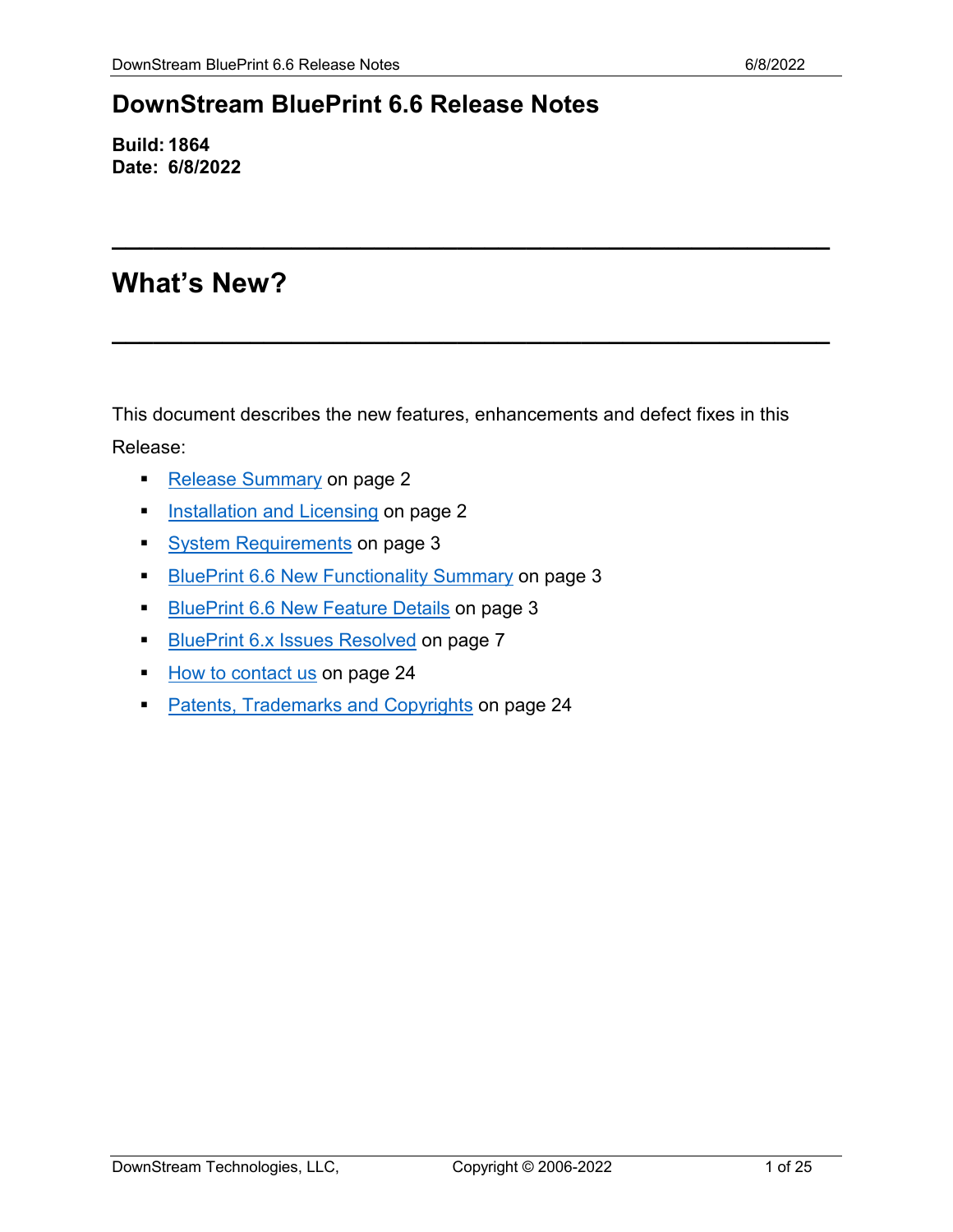# <span id="page-1-0"></span>**Release Summary**

BluePrint 6.6 build 1864 is an update release which includes customer defect fixes and enhancements.

BluePrint 6.6 is a major update. It includes support for OpenGL hardware acceleration, panel data translation to CAM350, Net Bridge support and expanded Rigid-Flex Layer type support.

## <span id="page-1-1"></span>**Installation and Licensing**

The installer for the client software (CAM350 14.6 and BluePrint 6.6) will create new folders and you can run both your previous release (CAM350 14.5 and BluePrint 6.5) and your new Release software side by side on the same PC if you wish. There is a new 14.6-6.6 License Manager and License that must be installed. This new License Manager and License will run your 14.6-6.6 software as well as previous releases (ie CAM350 14.5, 4.1 and 12.2).

For many users your installation should be as simple as this:

- 1. Run the installation executable
- 2. Choose "Install or Update Licensing" to install your new License Manager and License File.
	- a. If you are an existing customer on maintenance, choose "Install license from media" to install your new license file.
	- b. If you are a new user or your license is not found on media, get your new license from DownStream, copy it to your PC and then choose "browse to find License File".
- 3. Choose "Install DownStream Products" to install the new CAM350 14.6 and BluePrint 6.6 software on your PC.

If you are installing to a Virtual Machine or have any questions, reference our DownStream Installation Guide or contact us at [support@downstreamtech.com.](mailto:support@downstreamtech.com)

Notice: Microsoft requires that all Microsoft components installed on a PC are of the "same bit". Since BluePrint 6.x is 64 bit and installs Microsoft Access Database 2016 (64 bit) to query its database, MSOffice 64 bit is required on the same PC. The DownStream install now checks to see if MSOffice 32 bit is installed and warns the user if this is the case.

# <span id="page-1-2"></span>**System Requirements**

Your PC should meet or exceed the following requirements:

- OS: Windows 8.1, 10 (64 bit only)
- Processor: 2GHz or faster
- Memory: 8-16GB+
- Disk Space: 2GB available, SDD recommended
- Graphics: Discrete graphics card with on-board memory preferred (for best 3D performance)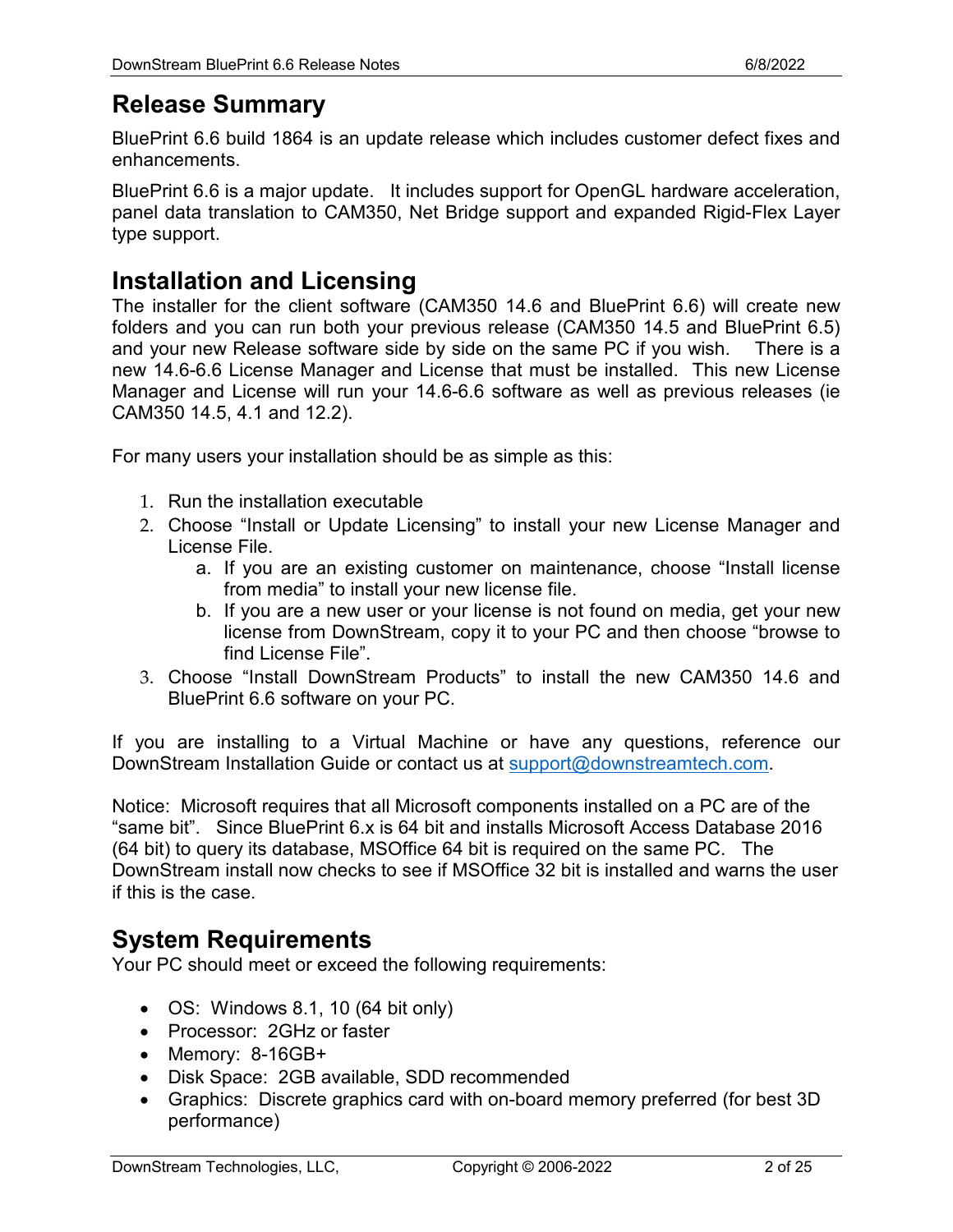• MSOffice 64 bit

Note: Please be aware that CAM350 14.6 and BluePrint 6.6 are 64 bit applications and will ONLY run on 64 bit Windows 8 and 10. DownStream has discontinued support of Windows 7.

Note: If you run Microsoft Office on the same PC as BluePrint then you must use a 64 bit version of Microsoft Office. Microsoft Office 32 bit will no longer run after BluePrint 6.x is installed. Microsoft requires that Microsoft Office components must be of the same "bitness" on a PC. BluePrint 6.x installs a Microsoft Office 64 bit component that will render Microsoft Office 32 bit inoperable.

## <span id="page-2-0"></span>**BluePrint 6.6 New Functionality**

- $\checkmark$  Support for OpenGL Graphics Acceleration
- $\checkmark$  BluePrint Panel Translation to CAM350
- $\checkmark$  Net Bridge Support
- $\checkmark$  Expanded Support for Rigid-Flex Layer Types

## <span id="page-2-1"></span>**BluePrint 6.6 New Feature Details**

#### **Support for OpenGL Graphics Acceleration**

By default, BluePrint's "Use Hardware Acceleration" option is enabled and this option tells BluePrint to display 2D graphics using the industry standard OpenGL interface. OpenGL is a cross-language, cross-platform, application programming interface for rendering 2D graphics and takes advantage of the graphics card or GPU in your PC. Adding a faster graphics card will almost always result in faster graphics display for BluePrint.

When BluePrint's "Use Hardware Acceleration" option is disabled, BluePrint will display 2D graphics using Windows GDI interface (Graphics Device Interface). On occasion, you may install BluePrint on a PC that does not have a graphics card or processor that supports an OpenGL device driver. BluePrint's GDI implementation is a full 2D display implementation. There will be no loss of functionality. However, Windows GDI does not leverage the faster graphics processor hardware as OpenGL does.

BluePrint will determine if your PC supports OpenGL when it is invoked. If OpenGL is not available on your PC, BluePrint will automatically disable the "Use Hardware Acceleration" option and disable the setting. Here are a few known compatibility issues:

• Unsupported Graphics Device or Driver. The graphics device or its current device driver on your system does not support OpenGL. Consult the graphic device documentation for details on support of OpenGL. A correction may be to locate and update the driver for the device.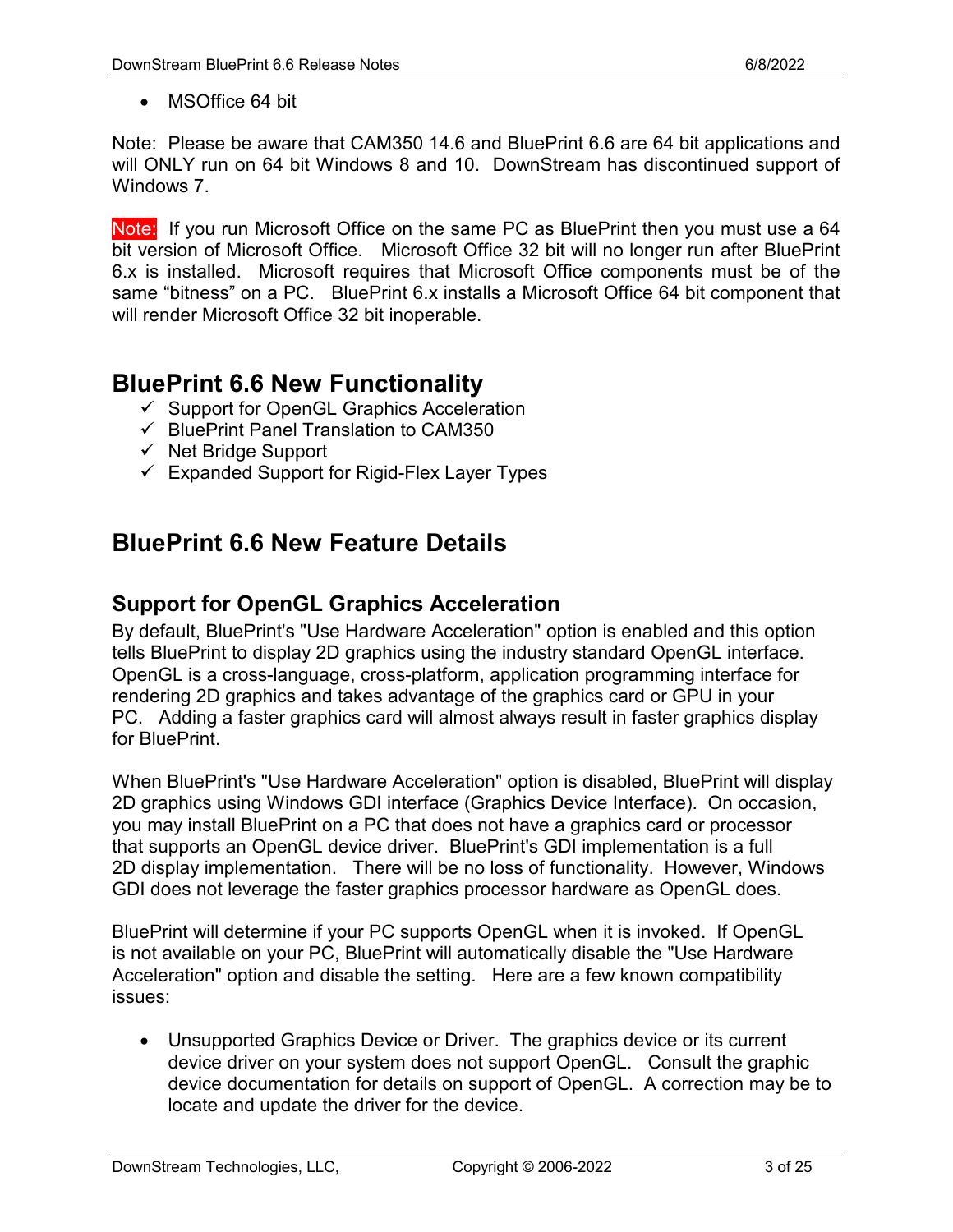• VMs do not support Hardware Acceleration. DownStream products can be run on a Virtual Machine. The majority of VMs do not support hardware acceleration. Consult your VM documentation for details on supporting hardware acceleration.

#### **To Enable/Disable the Use Hardware Acceleration Option:**

- 1. On the Home ribbon, select Options. The Options dialog will appear.
- 2. Select Environment General.
- 3. Enable or Disable the Use Hardware Acceleration option.

### **BluePrint Panel Translation to CAM350**

The Panel Drawing elements in BluePrint allow the user to design and document Assembly Panels using advanced features like step and repeat definition, merge web routes and mill tabs. The CAM350 Panel Editor and NC Editor allow the user to define the Assembly Panel using image step and repeat definitions and detailed NC instructions for panel creation. Now BluePrint supports translation from BluePrint Panel Drawing elements into CAM350 detailed Panel step definitions and detailed NC instructions. With the ease of use features in BluePrint Panel creation, users can set up an Assembly Panel in BluePrint and then faithfully translate the Panel Drawing to CAM350 Panel definitions, including step and repeat patterns and NC elements.

#### **To Save BluePrint Panel definitions As CAM350 Panel**

- 1. Create BluePrint Panel(s)
- 2. Select the Panel that you want to save as a CAM350 Panel
- 3. Select "Overwrite CAM350 Panel" from the context menu (RMB)
- 4. A message will appear warning you that any panel definition you may have created in CAM350 will be overwritten by the BluePrint Panel definition. Select OK to continue.
- 5. Save the DPD file in BluePrint and then open the DPD file in CAM350. You will see the BluePrint Panel definition in the CAM350 Panel Editor.

**Note:** The following BluePrint Panel data will be converted to CAM350: Panel Size, Panel Array, Fiducials, Pinning Holes, Mill Tabs and Webroutes. The following BluePrint Panel data are NOT fully converted to CAM350: Panel Chamfers, Score Lines, Drill Rows. Score Lines will be converted to lines (with no formatting) in CAM350 and placed on a new "ScoreLinesGraphic" layer. BluePrint Drill rows are converted to drills in CAM350 and placed on a new "PanelDrills" NC layer. BluePrint Panel webroutes are converted to webroutes in CAM350 and placed on a new "PanelWebRoutes" NC Layer.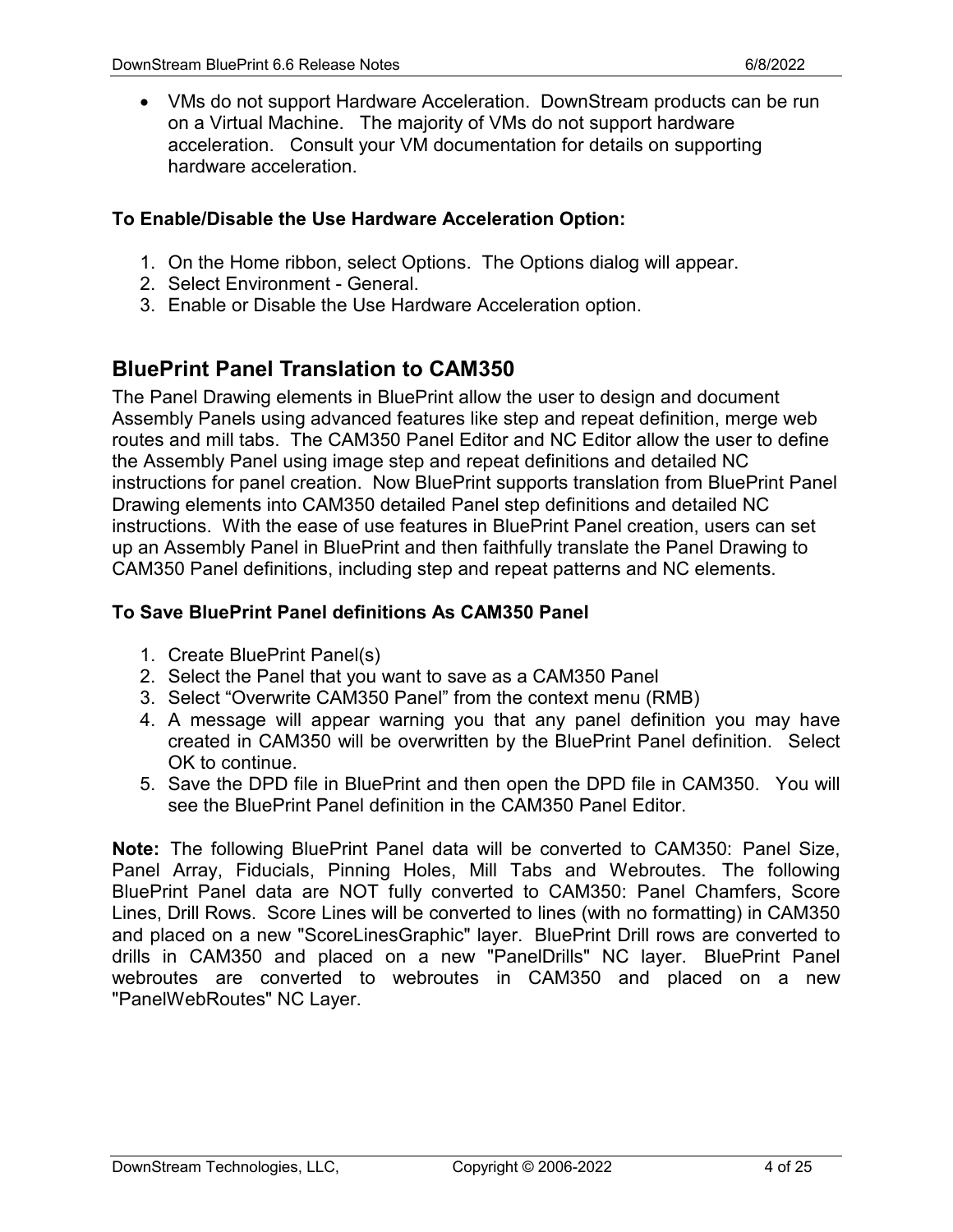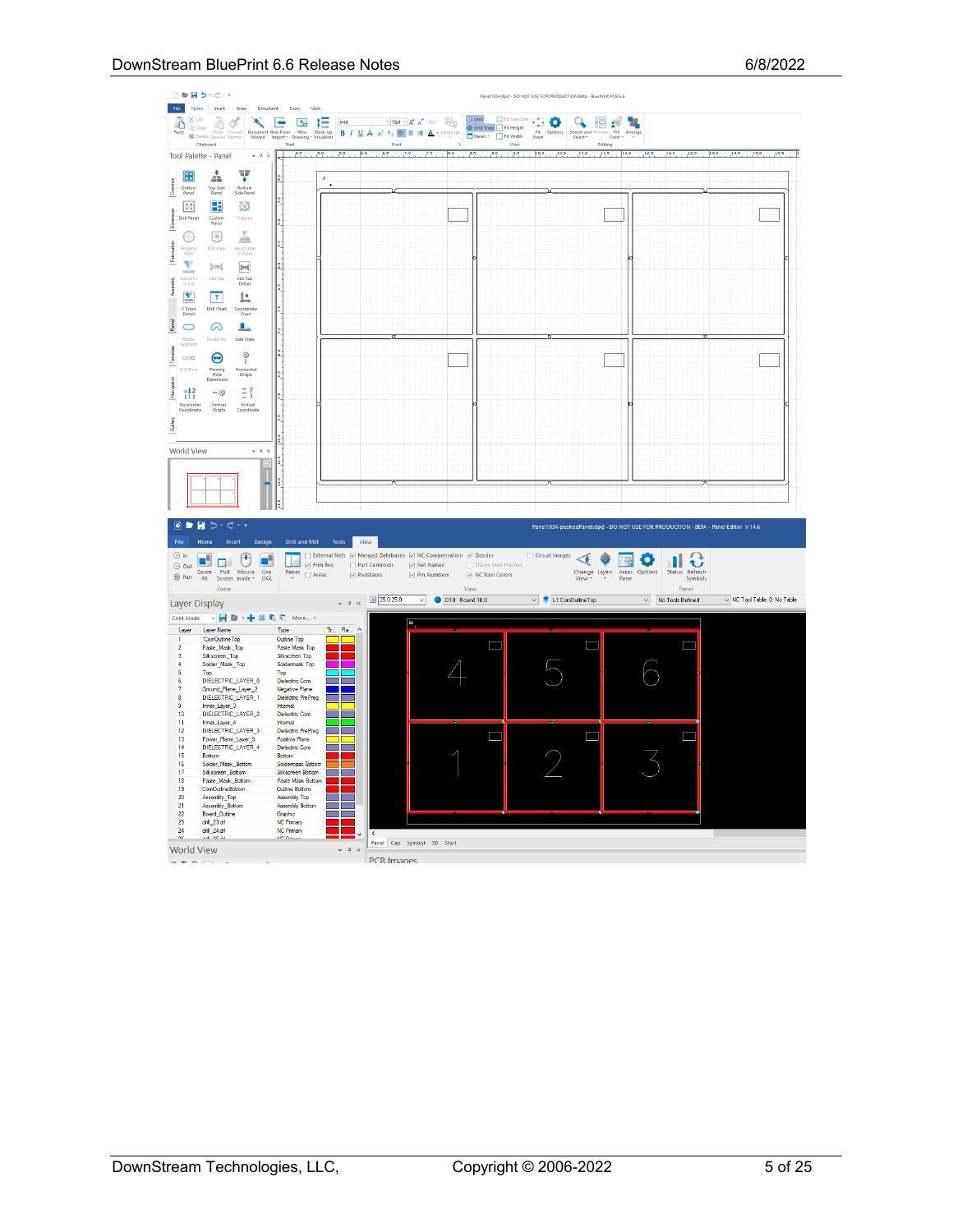## **Net Bridge Support**

Net Bridges are used to identify design elements where intentional shorts are present in PCB designs. Net Bridge support in BluePrint includes Net Bridge import and export and a new Net Bridge table template. Use the Net Bridge table template to document Net Bridges present in the current design.

*Note: As of the CAM350 14.6 release, Net Bridge definition is written to ODB++ from Mentor Xpedition and IPC-2581 Revision C from Cadence Allegro. PADS Layout Net Bridges in PADS ASCII format is NOT supported by BluePrint.*

## **Expanded Support for Rigid-Flex Layer Types**

Further expansion of our support of Rigid-Flex design data includes support for Conductive Foil, Conductive Film and Dielectric Bondply layer types commonly assigned in PCB CAD systems. IPC-2581 and ODB++ interfaces were updated to support import and export of these new layer types.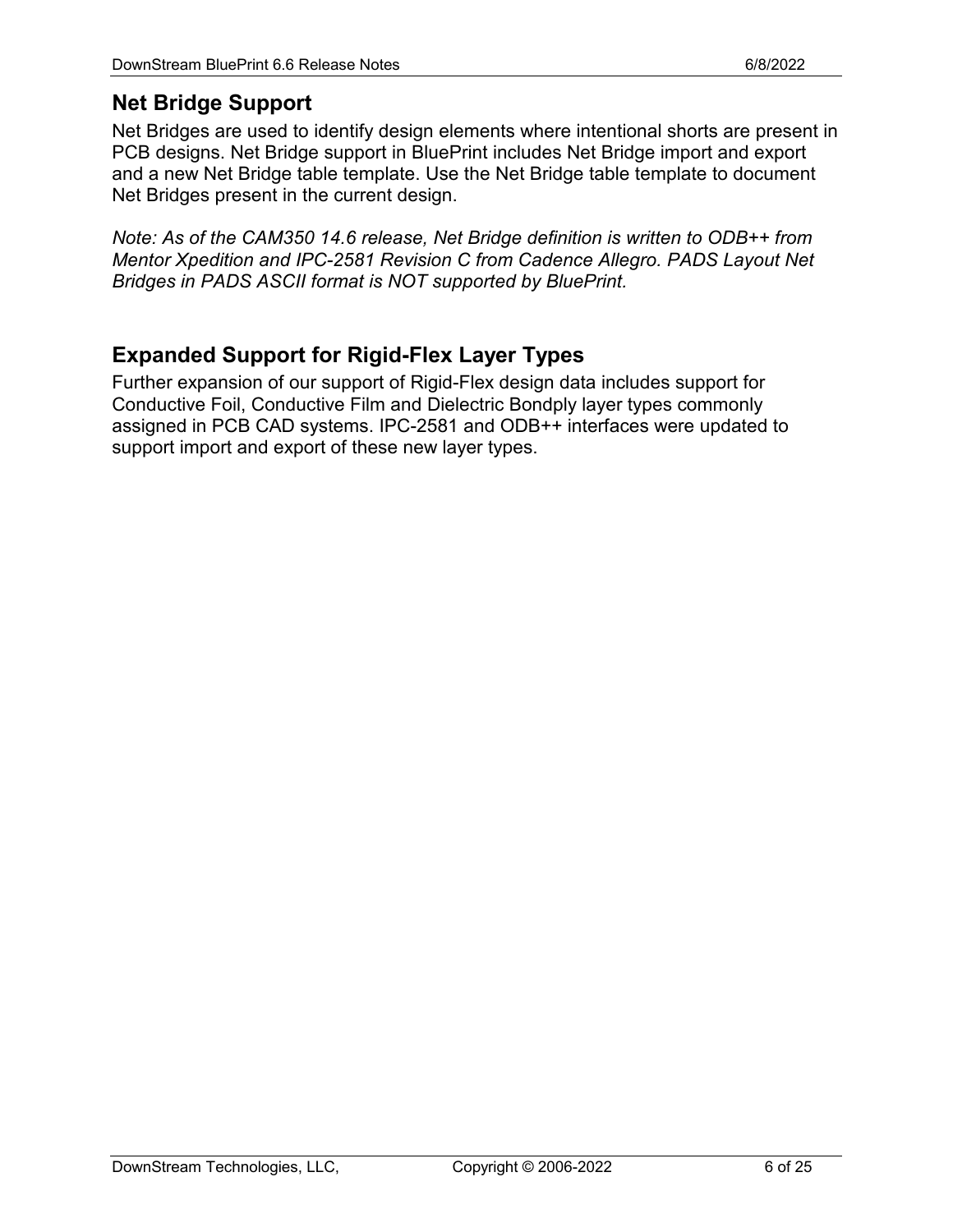# <span id="page-6-0"></span>**BluePrint 6.6 Issues Resolved**

| <b>Defect ID</b> | <b>Description</b>                                                                                                                                    |
|------------------|-------------------------------------------------------------------------------------------------------------------------------------------------------|
| 70507            | File Open of DPD results in lost Drill Symbols ("?") for this<br>DPD. Cause is file Import of IPC2581 design with<br>"Conductive Coating" layer type. |
| 70497            | Zuken IPC-2581 import – Bottom components not<br>displayed in bottom views                                                                            |
| 70326            | Automation API - ShapeDetail (LayerStackup) SetX coord<br>does not work                                                                               |
| 70314            | Automation API - Enhancement to add read only extent<br>properties to the Drawing Element object                                                      |
| 70301            | ODB++ import issue when design has composite layers<br>can cause bad memory pointer                                                                   |
| 70245            | BluePrint cannot open this DPD file                                                                                                                   |
| 70222            | Octagonal shaped pads rotated incorrectly                                                                                                             |
| 70173            | Part with thousands of line segments cause BluePrint to<br>crash during highlighting and selection                                                    |
| 70130            | Regression in Drill Table via names                                                                                                                   |
| 70113            | BluePrint is recognizing an Autosave file even after it has<br>exited successfully.                                                                   |
| 70110            | BluePrint crash when user places a dimension that<br>stretches to an adjacent sheet                                                                   |
| 70103            | Performance issue with this design                                                                                                                    |
| 70087,<br>64442  | BluePrint Ref Des generation - results incorrect when<br>both "Follow component orientation" and "Right Readable"<br>enabled                          |
| 70088            | BluePrint crashes on ECO of IPC2581 design with net<br>shorts                                                                                         |
| 70079            | Automation API – enhancement to add method to rebuild<br>OpenGL                                                                                       |
| 69993            | ECO regression where the re-import of this CAD data<br>incorrectly displays diagonal lines in component outlines                                      |
| 69980            | Menu customization is not being applied correctly on<br>import of bps file for this document                                                          |
| 69905            | Added command line switch to disable 3D model building<br>in BluePrint                                                                                |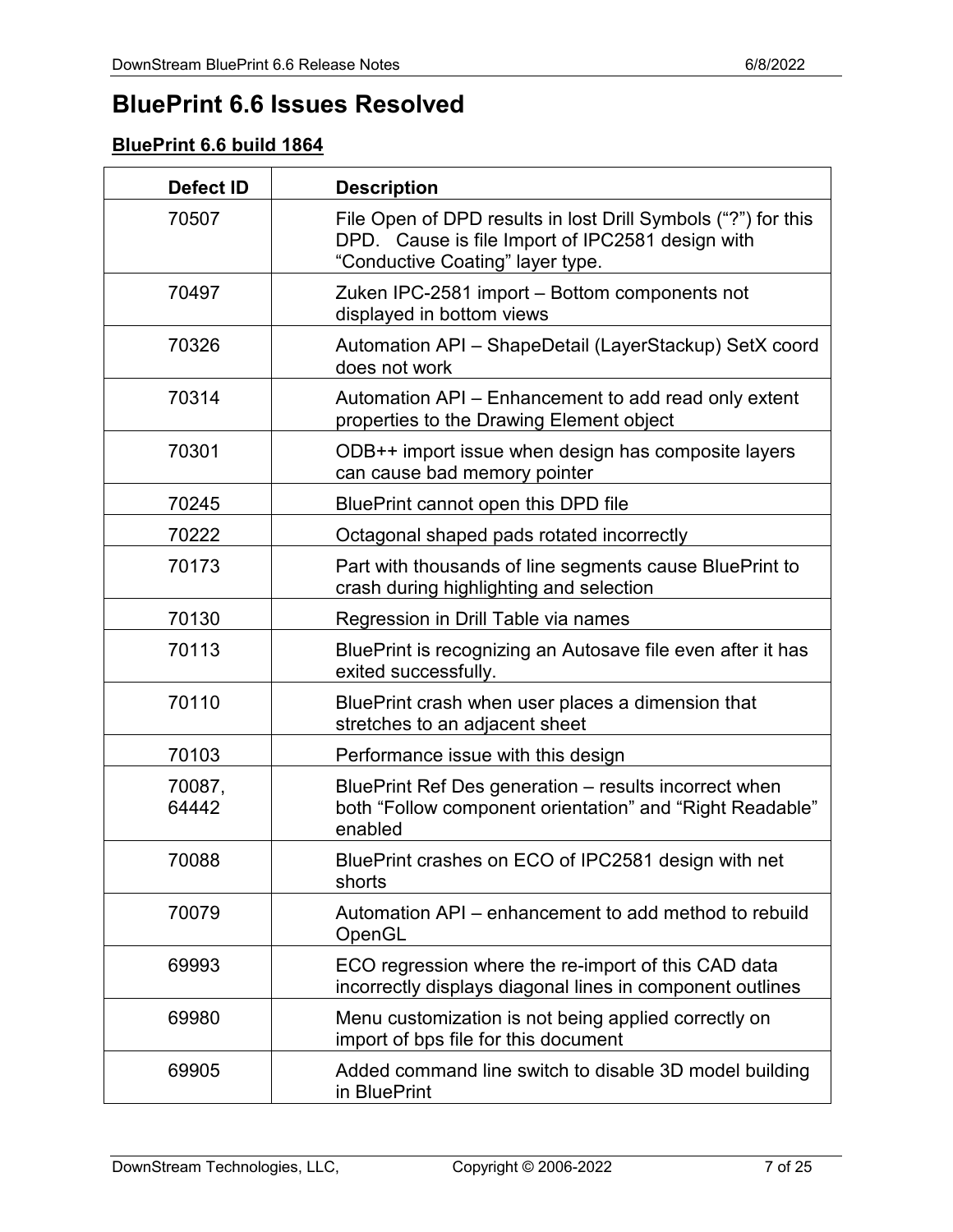| Defect ID       | <b>Description</b>                                                                                                 |
|-----------------|--------------------------------------------------------------------------------------------------------------------|
| 69700,<br>68750 | Performance improvement for File-Open operations over<br>network using mapped drive                                |
| 69602           | "Add dual sided parts" in PCB View does not turn on<br>components with only opposite side graphics                 |
| 69434           | CAM350 Panel overwrite - incorrect when board image<br>flipped using OGL in CAM350                                 |
| 69197           | Enhancement to format "Lines" in PCB data as "hollow" or<br>with a line style (as you can routes, pins and copper) |
| 67391           | Some of the Backdrills are missing in backdrill stackup for<br>this design                                         |
| Enh             | Japanese language support installation                                                                             |

#### **Note: Installation has been updated for PC's running Microsoft Office 365, 2016,**

#### **2019, 2021 "Click to Run"**

**Why:** A Microsoft Office "Click to Run" update released in December 2021 stops BluePrint from running.

The issue is a conflict with Microsoft Office "Click to Run" database components and the Microsoft Access database engine installed with BluePrint. Microsoft has confirmed Office database components installed with Click-to-Run and Windows MSI database components Installed via BluePrint are not supported on the same computer [\(details](https://support.microsoft.com/en-us/office/office-installed-with-click-to-run-and-windows-installer-on-same-computer-isn-t-supported-30775ef4-fa77-4f47-98fb-c5826a6926cd)  [here on microsoft.com\).](https://support.microsoft.com/en-us/office/office-installed-with-click-to-run-and-windows-installer-on-same-computer-isn-t-supported-30775ef4-fa77-4f47-98fb-c5826a6926cd) Prior to this release of BluePrint, the MS Access Database Engine was always installed with BluePrint. The DownStream product installer was updated to detect the presence of Office "Click to Run" and skip the installation of the MS Access database engine and to install the "Click to Run" Microsoft Access Runtime components if they are needed.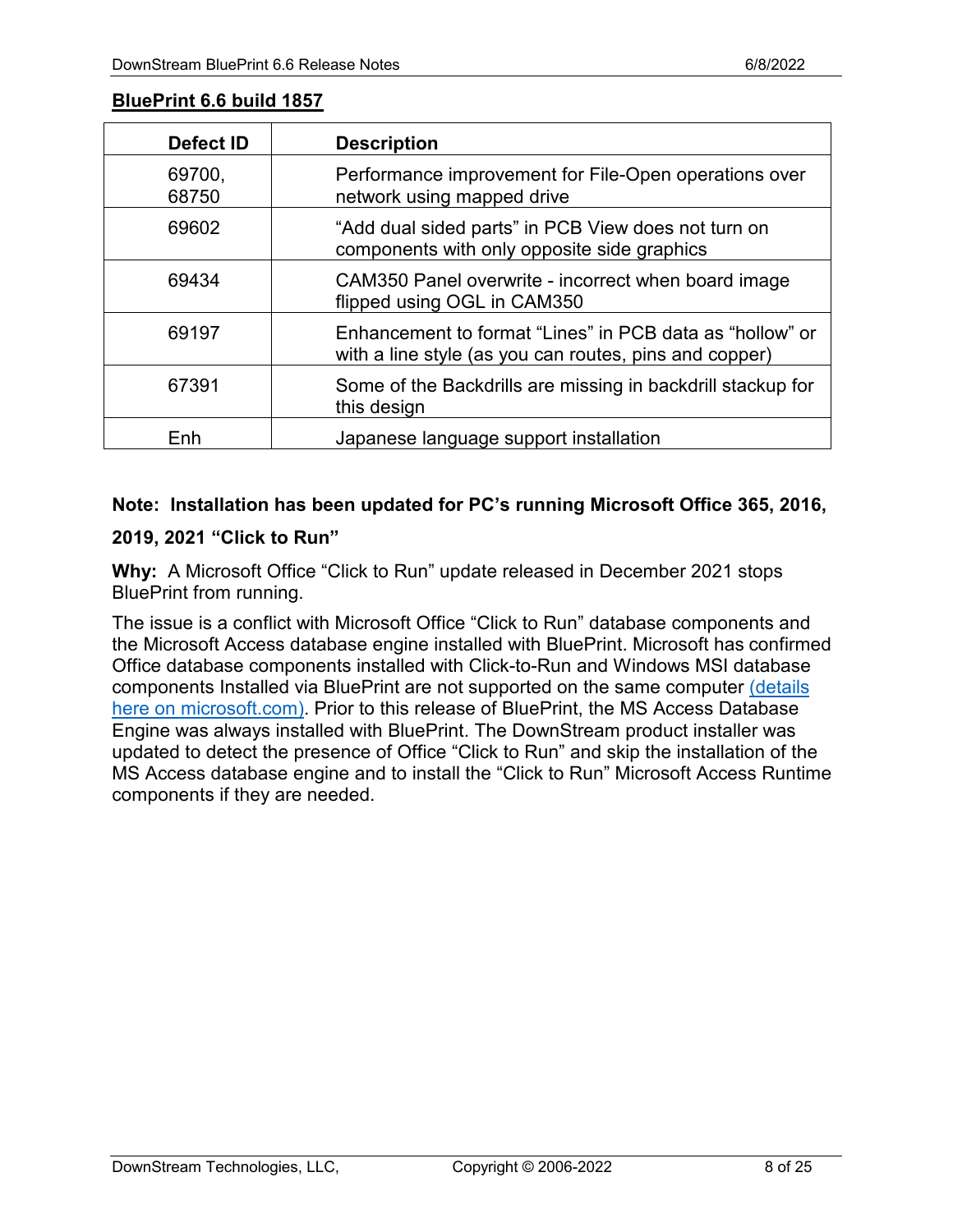| <b>Defect ID</b> | <b>Description</b>                                                                                      |
|------------------|---------------------------------------------------------------------------------------------------------|
| 69203            | Fab Drawing incorrectly displays both drill symbols and<br>drill holes when these steps are followed    |
| 68984            | Enhancement to Automation API to add layer profile<br>visibility control                                |
| 68913            | Via names no longer visible after switching drill symbol<br>tables                                      |
| 68806            | <b>PDF Font issue resolved</b>                                                                          |
| 68797            | Errors when importing DST Demo 2018.xml resolved                                                        |
| 68746            | 3D PCB View does not update after changing camera<br>view                                               |
| 68731            | IPC2581 Import issue resolved                                                                           |
| 68306            | Improvements to "Pads and Via" tab for PCB View Format<br>pane                                          |
| 68305            | Net Names on PCB View Format pane do not toggle on/off<br>for this document                             |
| 67965            | ODB++ Export - Bondply layer incorrectly exported as<br>Dielectric layer                                |
| 67738            | IPC-2581 Export – Incorrect Layerfunction types                                                         |
| 67795            | Plating/unplating 5.2 to 6.x conversion issue                                                           |
| 67408            | PDF Export does not complete on this design                                                             |
| 67100            | Incorrect Side View displayed when PCB View is rotated                                                  |
| 67623            | Gerber import issue resolved                                                                            |
| 67249            | Document Wizard launched from Allegro menu does not<br>complete because document extension is incorrect |
| 66177            | Customer adaptive template fails to execute                                                             |
| 66112            | Limit extents to Board Outline and visible parts                                                        |
| 65639            | Issues importing CAM350 generated ODB++                                                                 |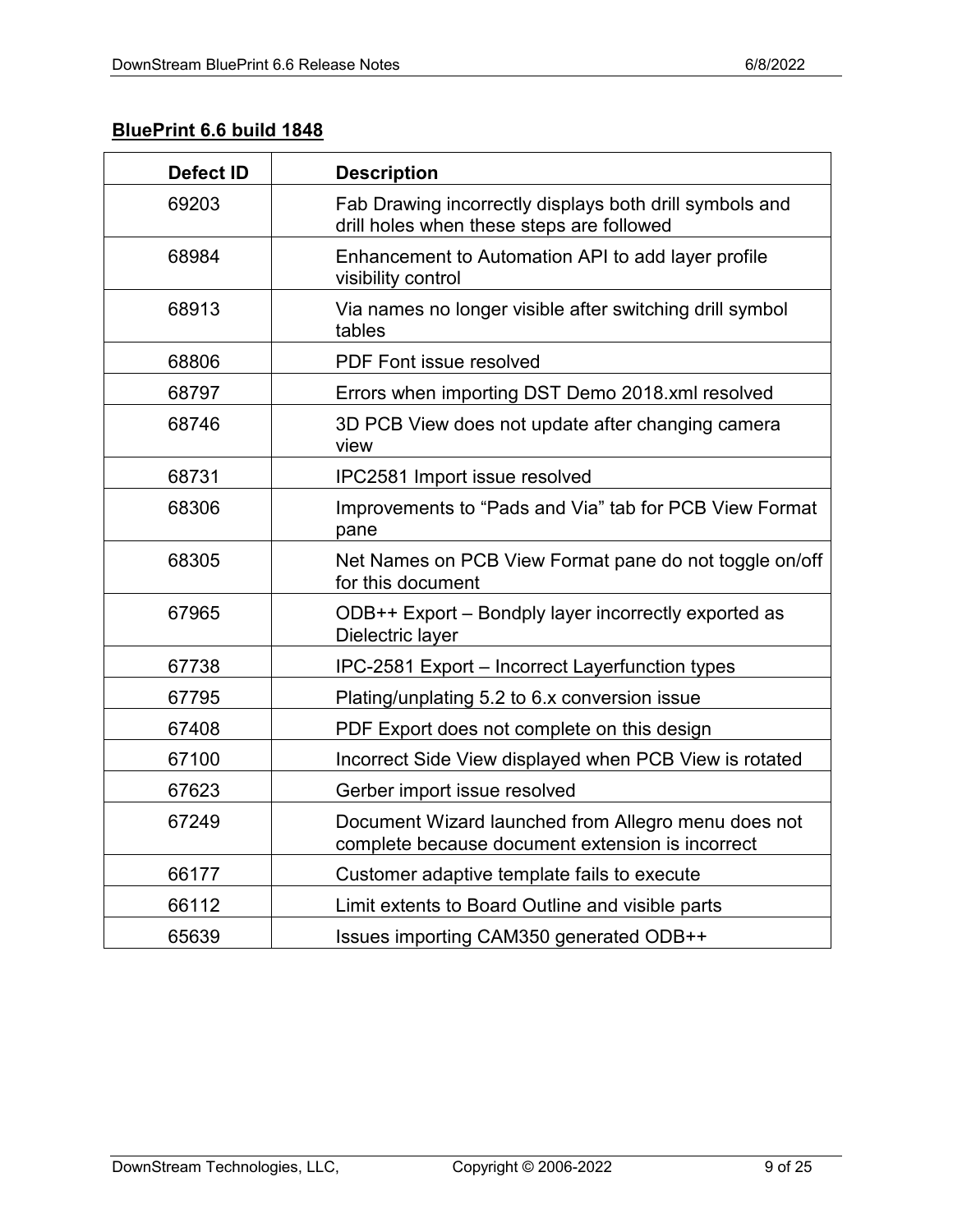# **BluePrint 6.5 Issues Resolved**

| Defect ID | <b>Description</b>                                                                                                                  |
|-----------|-------------------------------------------------------------------------------------------------------------------------------------|
| 57902     | Board Outline Clipping for overhanging comp outlines<br>does not work for this database                                             |
| 66275     | Terminators for Ref Des leader lines are "off center" of<br>component because of comp outline elements outside<br>main comp outline |
| 66338     | Version 6.x incorrectly identifies certain drills as PLATED<br>when they should be UNPLATED                                         |
| 66628     | Export to PDF incorrectly displays profiles in PDF even if<br>profiles not displayed in PCB view                                    |
| 66948     | Ref Des creation/placement for component outlines with<br>chamfers incorrect                                                        |
| 67163     | IPC2581 Extraction script - Silkscreen layers are exported<br>as Graphic layers due to a layer mapping table change in<br>Allegro   |
| 67249     | Doc Wizard launched from Allegro does not complete                                                                                  |
| 67630     | Reference Designators are not maintaining Right<br>Readable when Apply to All command is used                                       |
| 67800     | Plated status is incorrect for Allegro ODB++ import                                                                                 |
| 67801     | After ODB++ import, saved DPD file cannot be opened                                                                                 |
| 67802     | After ODB++ import, cannot snap to unplated drills                                                                                  |
| 67866     | Import Altium ODB++ - not all pins are associated with<br>components and pin numbers are incorrect for this design                  |
| 68202     | Variants from this PADS ASCII file do not populate<br>templates due to undocumented system attributes                               |
| 68752     | PDF Export does not complete on this design                                                                                         |
| 69042     | PCB View Template – first layer visibility settings are<br>incorrect by default                                                     |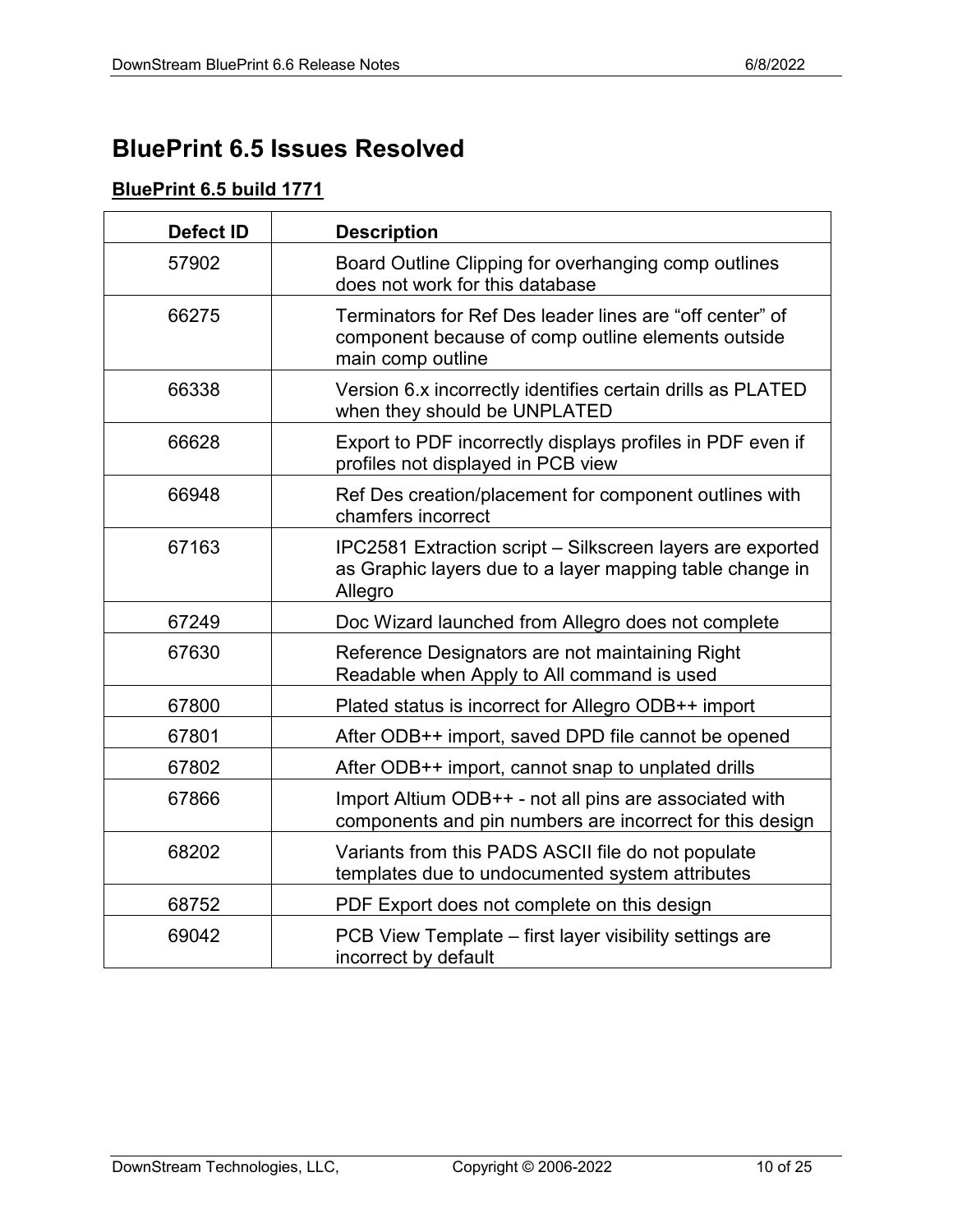| <b>Defect ID</b> | <b>Description</b>                                                                                        |
|------------------|-----------------------------------------------------------------------------------------------------------|
| 67676            | Miscl references in "Recent Files" when importing                                                         |
| 67618            | Pin 1 marking incorrect for this design                                                                   |
| 67535            | PDF Export fills drills that should not be                                                                |
| 67444            | Extra license incorrectly checked out when launching<br>second instance on same PC                        |
| 67407            | Angled entry mill tab is placed differently using ODB++ vs<br>IPC2581 design data                         |
| 67367            | PADS import - drill letter size incorrect                                                                 |
| 67363            | Gallery Preview incorrectly displayes refdes for<br>customized pcb view template                          |
| 67362            | Customized PCB View saved to Gallery and placed on<br>sheet executes ref des and leader lines incorrectly |
| 67325            | PCB View customized and saved to Gallery as template<br>does not work                                     |
| 67324            | Side View dimension does not follow Fabrication Manager<br>setting for this design                        |
| 67321            | Side View with IPC2581 Rigid only design incorrectly<br>displays profiles                                 |
| 67137            | PADS Import - incorrect rounded rectangle aperatures                                                      |
| 67132            | Copying-Pasting a WAN path for ASCII Files in Allegro<br>import fails                                     |
| 67048            | Format a comp in PCB View and "Apply to All" incorrectly<br>makes non-visible parts visible               |
| 66987            | PADS import - Missing vias for this ASCII design file                                                     |
| 66950            | Incorrect component widths after ODB++ import with .OUT<br>files                                          |
| 66823            | Allegro ODB++ import – this design fails to import                                                        |
| 66811            | PADS Import – comp outline and pin text on incorrect<br>layers after import                               |
| 66775            | Import option "uppercase" causes incorrect placement of<br>layer stackup dimension                        |
| 66766            | Enhancement to layer stackup dimension placement                                                          |
| 66620            | Change Component Outline Width not working                                                                |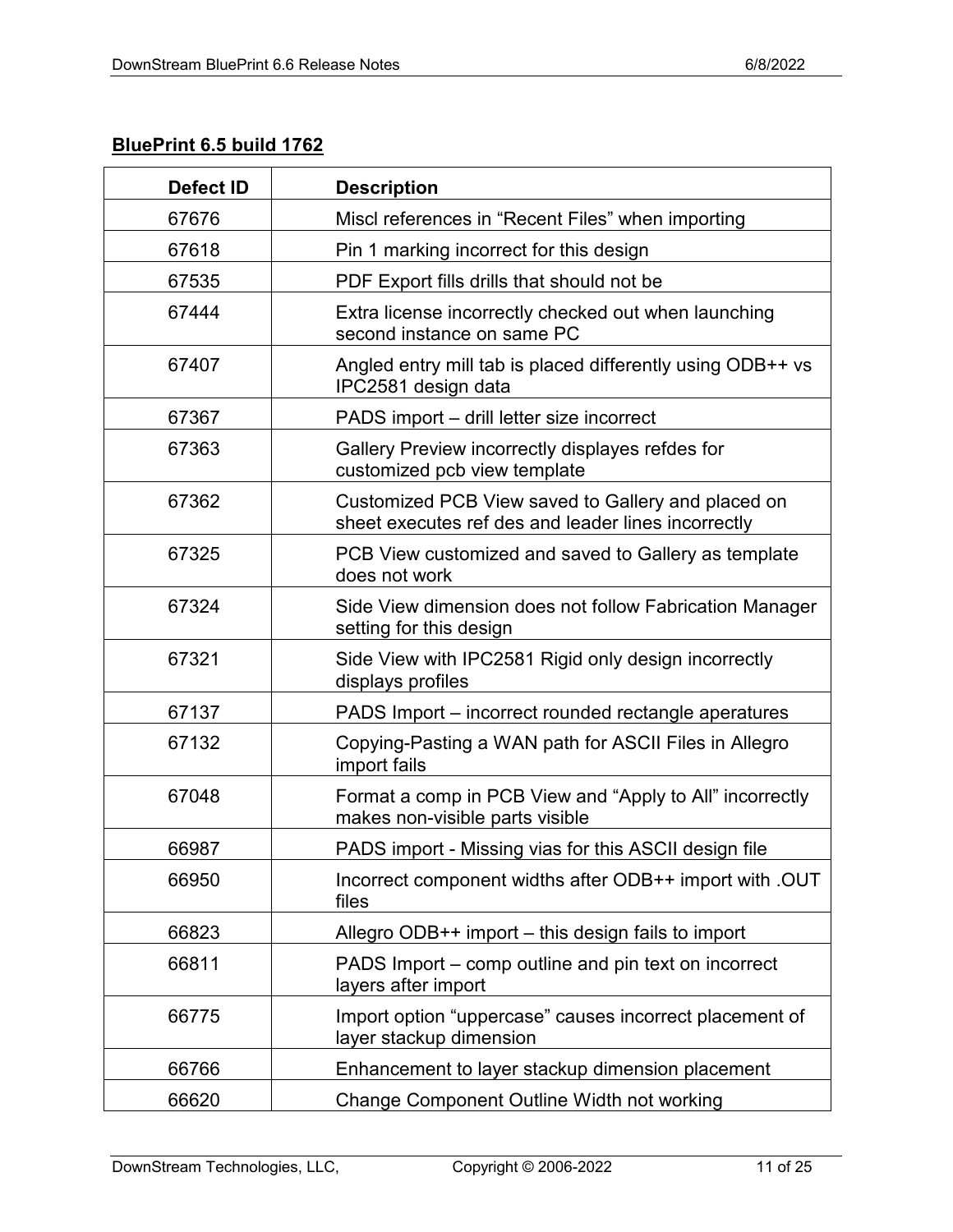| 66338 | Unplated drills incorrectly identified as plated after import |
|-------|---------------------------------------------------------------|
| 66149 | PDF Export creates fills on circles with no fill              |
| 66148 | DXF import failure of Japanese/Chinese text                   |
| 59226 | API Enhancement to add more Dimension capabilities            |

| Defect ID | <b>Description</b>                                                                                                                         |
|-----------|--------------------------------------------------------------------------------------------------------------------------------------------|
| 66603     | Xpedition ODB++ import issue for this 1 electrical layer<br>design                                                                         |
| 66602     | Altium ODB++ import results in incorrect contour<br>knockouts                                                                              |
| 66230     | ODB++ design import results in poorly segmented circles<br>in display and in Printed output                                                |
| 66223     | Rectangular component apertures incorrectly export to<br>PDF as circles for this design                                                    |
| 66157     | Issue converting this imported PDF                                                                                                         |
| 66145     | ODB++ import fails because component has REFDES<br>attribute that conflicts with the BluePrint system attribute                            |
| 66144     | BluePrint does not read Device Name correctly after<br>import of this PADS ascii design                                                    |
| 66141     | PADS ASCII has graphics assign to "All Layers" that are<br>not visible on all layers after import                                          |
| 66113     | Component fill incorrectly fills component pins when fill<br>applied to component with only 2 sides defined and is not<br>a closed polygon |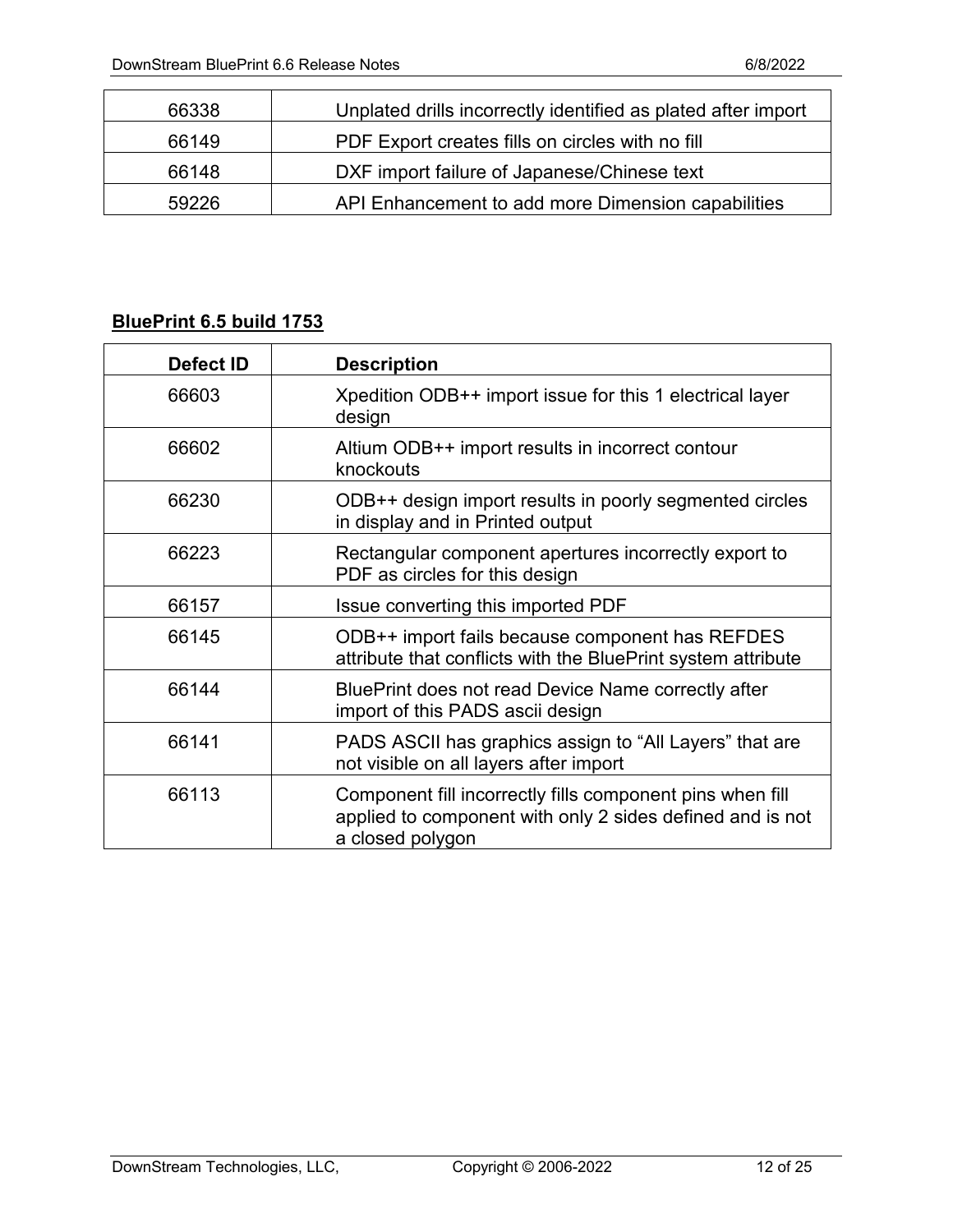| <b>Defect ID</b> | <b>Description</b>                                                                                        |
|------------------|-----------------------------------------------------------------------------------------------------------|
| 65882            | Cadence DRILL SIZE attribute not read                                                                     |
| 65523            | PADS ASCII import issue                                                                                   |
| 65284            | Exploded View does not display ref des when "magnified<br>text" option is off                             |
| 65273            | Internal cutouts not displaying after import                                                              |
| 65069            | PADS ASCII file won't import pins with donut shape<br>aperatures                                          |
| 65043            | Milled cutouts missing after ODB++ import                                                                 |
| 64817            | API Performance improvement for collecting drills and<br>components based on filters                      |
| 64775            | Duplicate Sheet causes Lock Position to be unchecked                                                      |
| 64631            | Issue after importing board outline with arcs                                                             |
| 64595            | Enhancement to save Fab Manager "symbol size" settings<br>in profile                                      |
| 64488            | PADS ASCII import - Device Name not set                                                                   |
| 64442            | Enhancement to ref des generation and formatting                                                          |
| 64434            | Improvements to APPLY FORMAT command for part<br>attributes                                               |
| 63981            | For this document, setting "Limit PCB View extents to<br>board outline" causes mill tabs in panel to move |
| 63822            | Components with graphics on top and bottom do not<br>display properly                                     |
| 59226            | API enhancement to cover more dimension capabilities                                                      |
| <b>New</b>       | API enhancement for working with Adaptive Templates                                                       |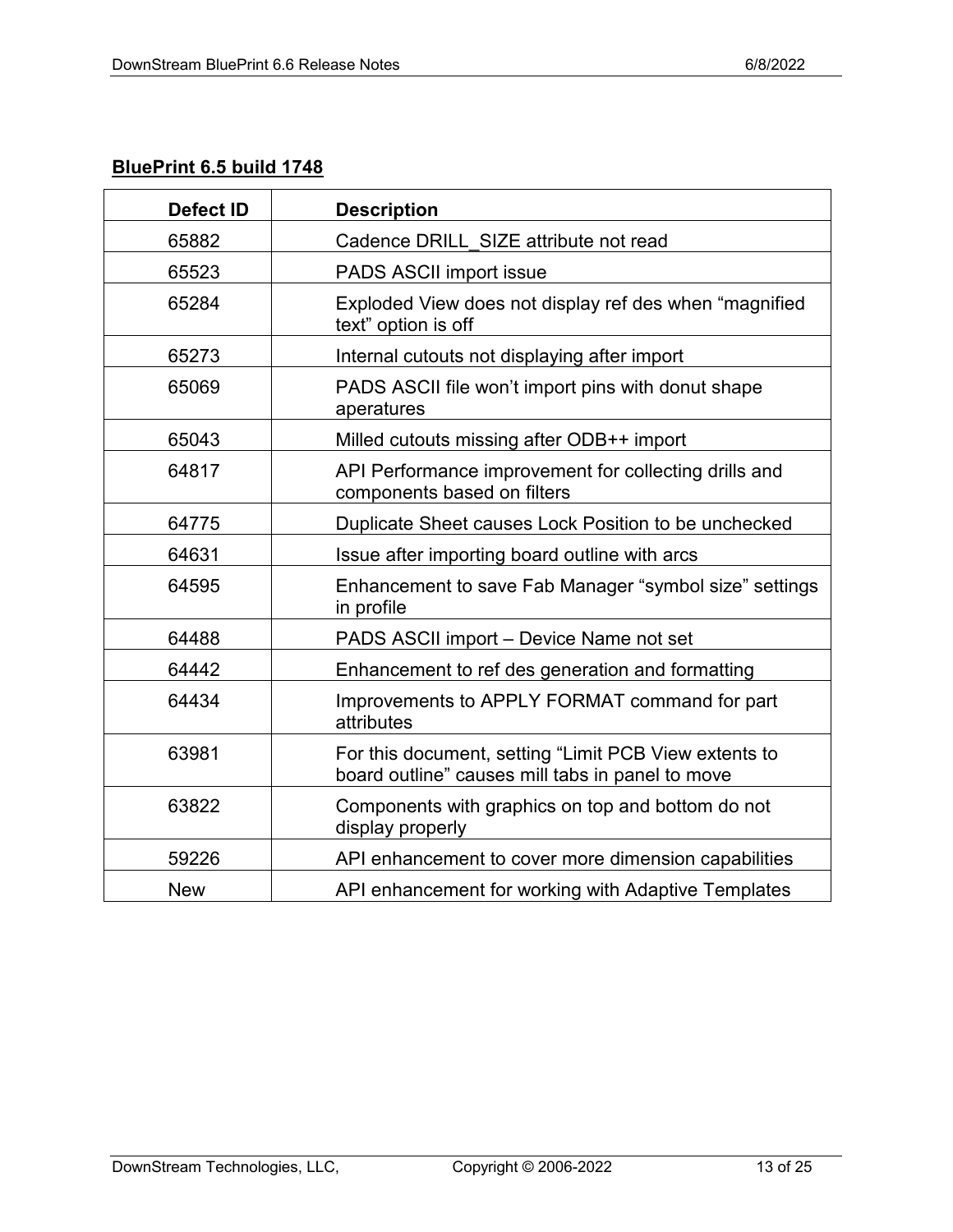# **BluePrint 6.1 Issues Resolved**

| <b>Defect ID</b> | <b>Description</b>                                                                                    |
|------------------|-------------------------------------------------------------------------------------------------------|
| 65426            | PADS ASCII fails 6.1 import                                                                           |
| 65408            | Altium ODB++ import fails when component part names<br>include "="                                    |
| 65284            | Exploded view does not show ref des when display<br>magnified text option is off                      |
| 65274            | Cannot set colors for components in side view for this des                                            |
| 65174            | ODB++ Import failure                                                                                  |
| 65173            | Micro symbol "µ" not recognized from ODB++ file                                                       |
| 65129            | Fab Mgr - Drill Table - Save to Profile does not save<br><b>Symbol Sizes</b>                          |
| 65126            | <b>PADS ASCII import failure</b>                                                                      |
| 64689            | Format Drill Pattern - PCB CAD Data - Advanced = Failure<br>on this BPD file                          |
| 64618            | Component outline that is not closed will not fill with color<br>(process step or add fill)           |
| 64607            | Changing Drill pattern letter size resizes canvas and<br>moves design                                 |
| 64595            | Profile (.BPP) should store Drill Pattern and Drill Chart<br><b>Symbol Sizes</b>                      |
| 64423            | Ref des only show for some of the boards in a panel                                                   |
| 64405            | Performance improvements when importing variants                                                      |
| 64220            | Incorrect drills hierarchy in Drill Chart Format Dialog when<br>a new attribute is added to Tool Type |
| 63708            | Snapping improvements when pcb objects not displayed                                                  |
| 63634            | Ensure DPD files created in CAM350 load into BluePrint                                                |
| 63567            | Format-Pad not available in 6.1 for this design                                                       |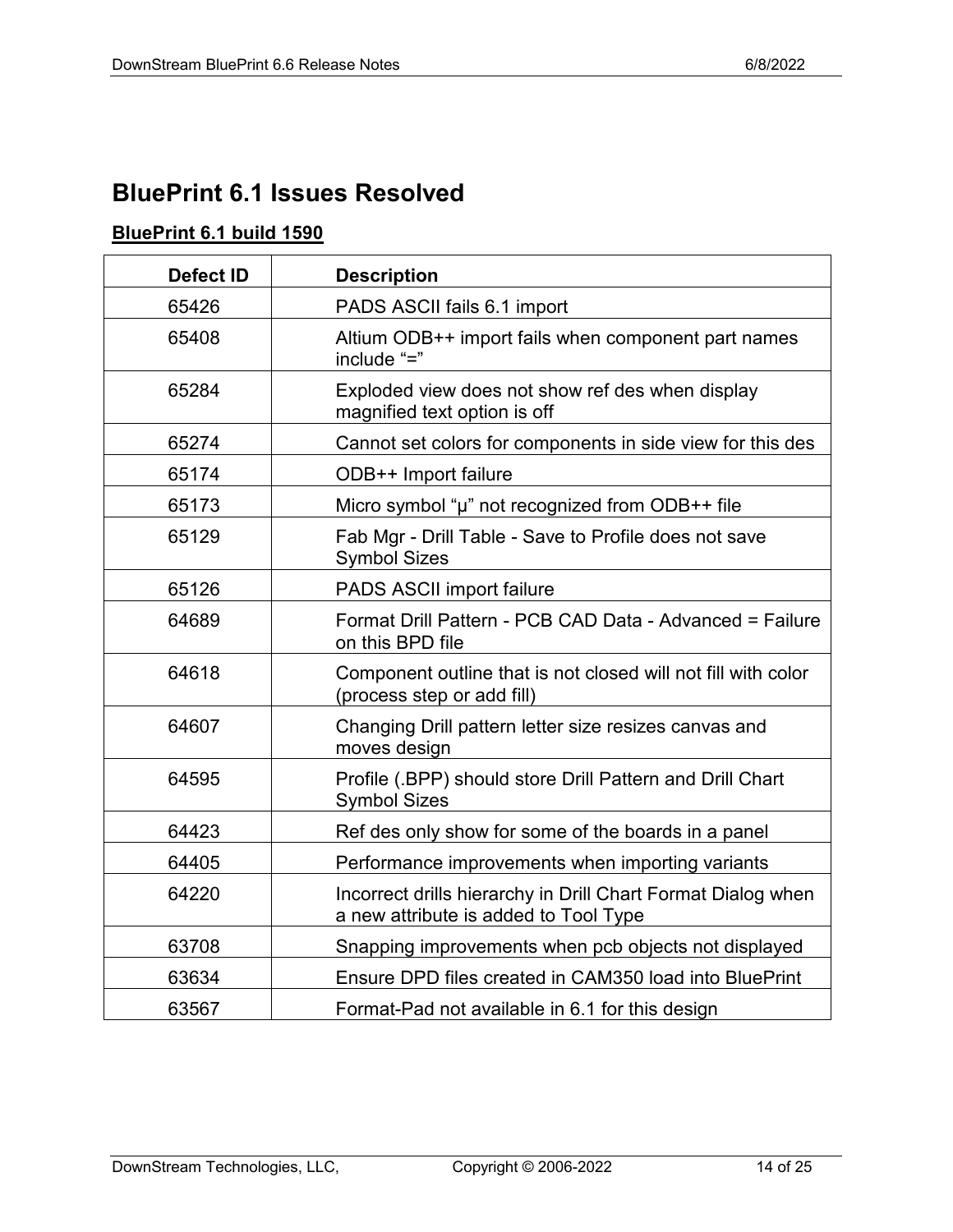| Defect ID | <b>Description</b>                                                                                        |
|-----------|-----------------------------------------------------------------------------------------------------------|
| 64413     | IPC2581 import incorrectly imports donut apertures                                                        |
| 64407     | Crash placing scrollable parts list                                                                       |
| 64242     | Fab Manager will not separate holes with different<br>tolerances                                          |
| 64218     | Dimension formatting to suppress leading/trailing zeros<br>does not work in stackups with board thickness |
| 64217     | PADS ASCII import - soldermask layer is not imported                                                      |
| 64215     | Component with SMT pads on opposite mount side are<br>incorrectly displayed                               |
| 64214     | Crash when placing board side view for this design                                                        |
| 64116     | Allegro ODB++ import does not use the Options Part<br>Name mapping settings                               |
| 63887     | When table causes a new sheet to be inserted not all<br>default nomenclature settings are followed        |
| 63231     | Thru hole component pins do not display in this design                                                    |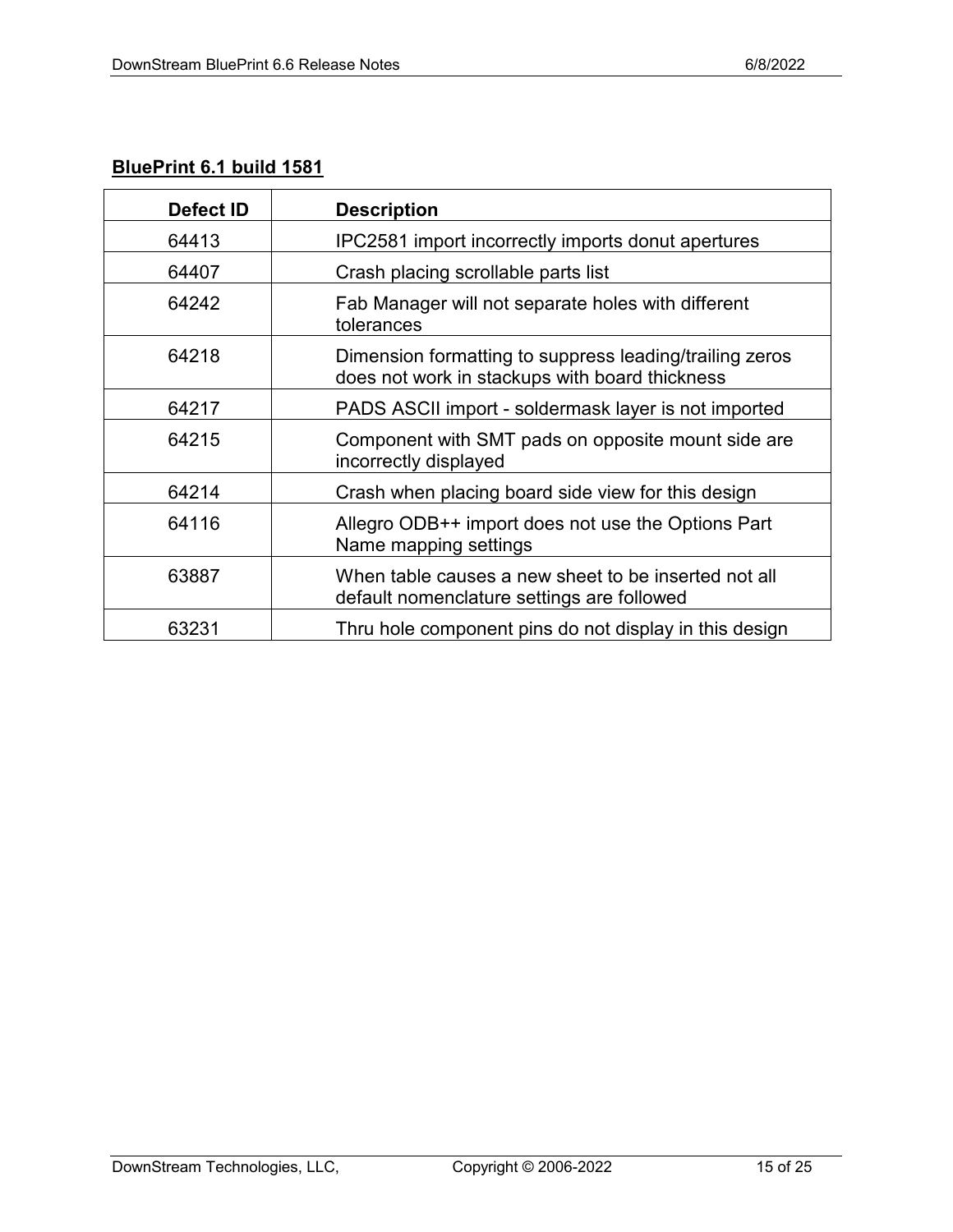| <b>Defect ID</b> | <b>Description</b>                                                                        |
|------------------|-------------------------------------------------------------------------------------------|
| 63975            | Blind vias are shown as through holes in this ipc-2581                                    |
| 63964            | Layer spans are incorrect for some backdrills after<br>loading this ipc-2581 rev. b file  |
| 63938            | BluePrint Viewer path is wrong in Start menu                                              |
| 63754            | Layer Mapping improvement for ECO and Startup files                                       |
| 63716            | Xpedition ODB++ import - Enhancement to retain PCB<br><b>RefDes</b>                       |
| 63710            | Refresh of this PADS database crashes BluePrint                                           |
| 63707            | Drills are shifted in Exploded Views for this design                                      |
| 63695            | Silkscreen is oversized and blocky compared to 5.2                                        |
| 63658            | ODB++ import – rectangular pads in component outline<br>graphics are not rotated properly |
| 63650            | Panel – Island not removed during merge                                                   |
| 63629            | IPC2581 RevA-padstack cooper is incorrectly offset                                        |
| 63628            | IPC2581 RevA-Layer Names and Attrs do not match 5.2                                       |
| 63595            | Slots are drawn as symbols instead of drill holes                                         |
| 63588            | ODB++ import - plating and tolerance incorrect                                            |
| 63586            | Improve fill of non-closed component outlines                                             |
| 63529            | Variant color not updating correctly after ECO                                            |
| 63527            | PCB view rotation does not rotate all features                                            |
| 63516,<br>63704  | CAD Layer Order visibility is not retained in PCB View                                    |
| 63495            | Part of Variant definition lost after opening this 5.2 BPD                                |
| 63459            | Backdrills stackup incorrect after opening this 5.2 BPD                                   |
| 63458            | Backdrills in Drill Pattern Format dialog lost after<br>opening this 5.2 BPD              |
| 63336            | Some pads are unfilled after import of IPC2581 RevA                                       |
| 63321            | Parts List position moves after execution                                                 |
| 63330            | Print to PDF problems with polarity markings this doc                                     |
| 63329            | PDF EXPORT has problems with polarity markings                                            |
| 63058            | Repeatable crash on formatting Detail template                                            |

DownStream Technologies, LLC, Copyright © 2006-2022 16 of 25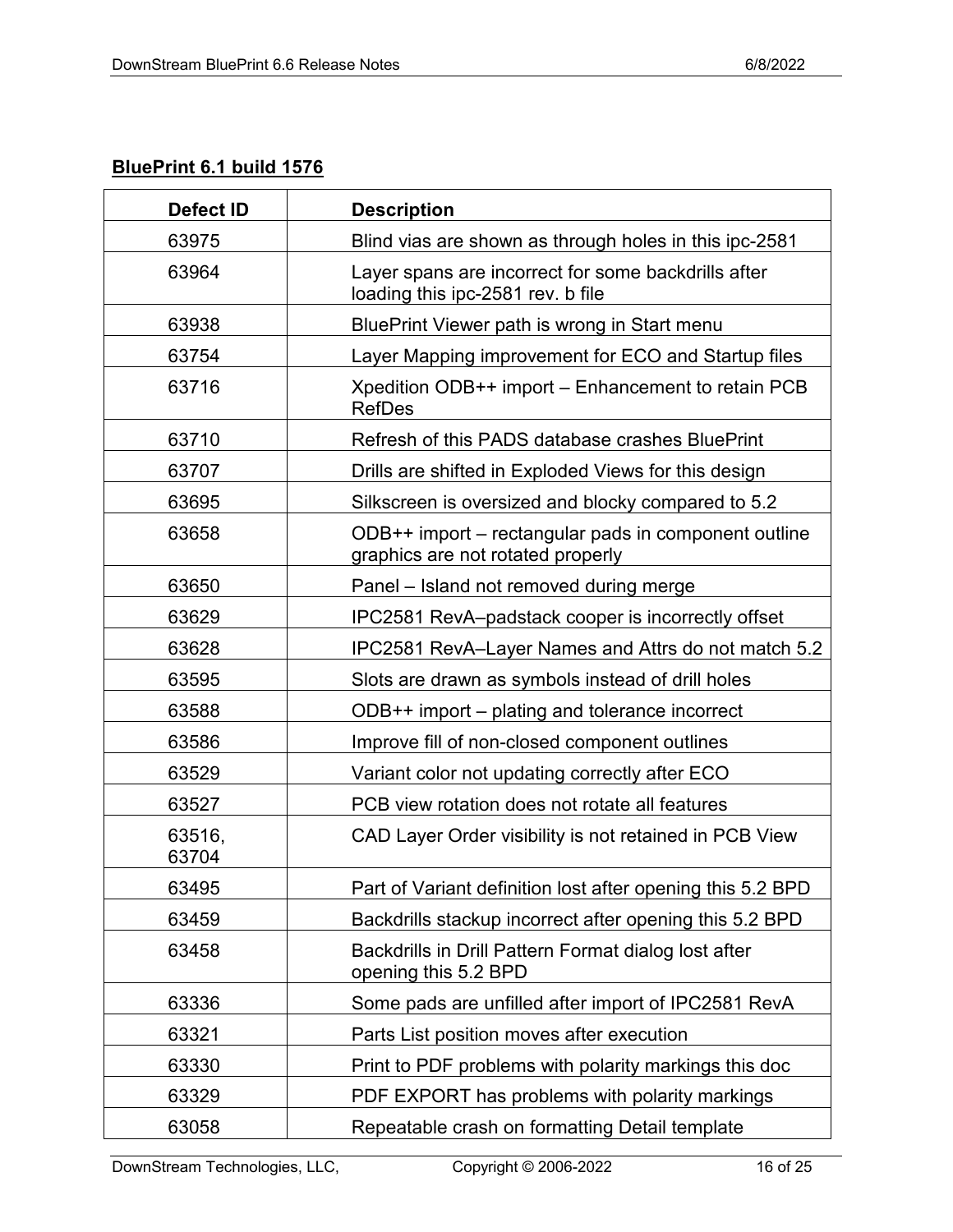| 62839 | PDF Export and Print to PDF drops fills                                                                                                                                     |
|-------|-----------------------------------------------------------------------------------------------------------------------------------------------------------------------------|
| 62718 | Odb++ crashes 6.1, loads into 5.2                                                                                                                                           |
| 62529 | Enhancement to enable Group select on the Parts List<br>Manager Imported and User data pages                                                                                |
| 63938 | BluePrint Viewer path is wrong in Start menu                                                                                                                                |
| 63055 | <b>Product Selection dialog - hitting CANCEL causes</b><br><b>BluePrint to crash</b>                                                                                        |
| 62529 | Group select and <operation> should be supported in all<br/>BP system dialogues and tables</operation>                                                                      |
| 62527 | Templates linked to USER DEFINED DATA TABLES<br>should auto update upon re-import of data (as system<br>templates do upon re-import of design data, parts list<br>data etc) |
| 59456 | If one DUPLICATES a sheet, no auto-nomenclature<br>should be added (as setup in OPTIONS)                                                                                    |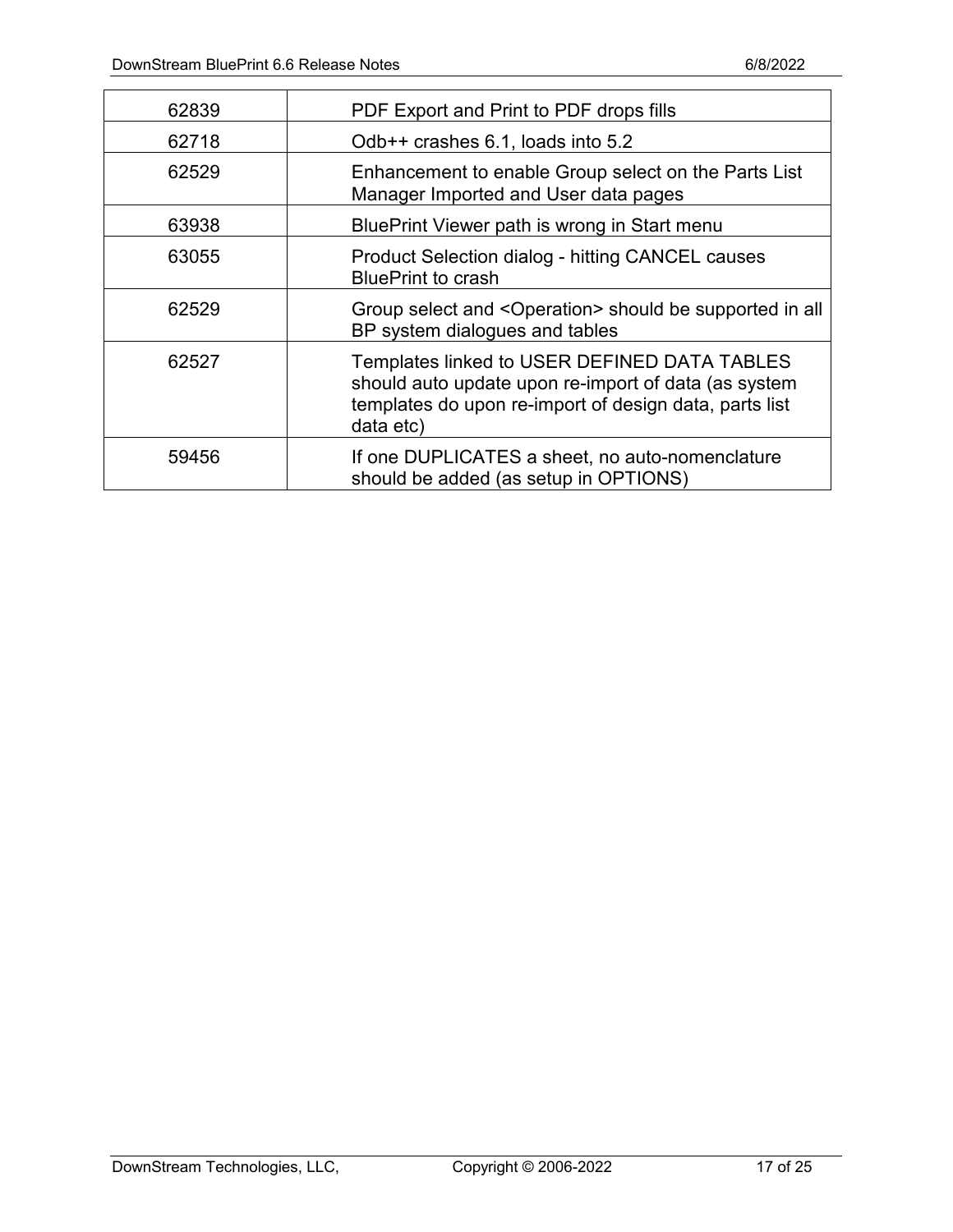| <b>Defect ID</b> | <b>Description</b>                                                                                      |
|------------------|---------------------------------------------------------------------------------------------------------|
| 63056            | Tooltip/snapping not working on lines outside board                                                     |
| 63003            | Component flipped after import of this IPC2581 design                                                   |
| 62985            | Highlight of component pad displayed at incorrect<br>rotation for this design                           |
| 62984            | Link window does not display component outlines when<br>using this startup file                         |
| 62920            | Registration vias displaying incorrectly for this design                                                |
| 62914            | Top Side component pads displayed incorrectly when<br>open this BPD file in 6.x                         |
| 62913            | Document Variable Manager - Edit dialog - can cause<br>corrupted variable values                        |
| 62887            | Redraw performance regression from 5.2 after changing<br>symbol in Fabrication Manager                  |
| 62885            | ECO update, which changes layer order, can change<br>PCB View visibility settings on existing documents |
| 62871            | Cannot enter rotation in the Format dialog for a drawing<br>element                                     |
| 62844            | Pad visibility settings incorrect after ECO of this BPD                                                 |
| 62843            | Missing comp outlines after import this IPC2581 design                                                  |
| 62842            | Incorrect display of "pads and vias" not assoc with comp                                                |
| 62827            | Slots missing after import of this PADS ASCII design                                                    |
| 62821            | Cursor over comp does not highlight or display tooltip<br>after import of these ODB++ design files      |
| 62771            | Enhancement to allow Magnify Views to be projected<br>onto other drawing sheets                         |
| 62766            | Undo crash working in parts list table                                                                  |
| 62753            | After import missing some layers, components and pins                                                   |
| 62744            | Part rotation incorrect in component coordinate chart                                                   |
| 62700            | Cannot snap consistently to part center                                                                 |
| 62635            | DXF import - Comp with arc displayed incorrectly                                                        |
| 62628            | For scaled PCB view, wrong scale applied after Format                                                   |
| 62564            | Enh to insert new sheets contig when expand parts list                                                  |
| 62356            | Undo of data source on Drill Chart leads to crash                                                       |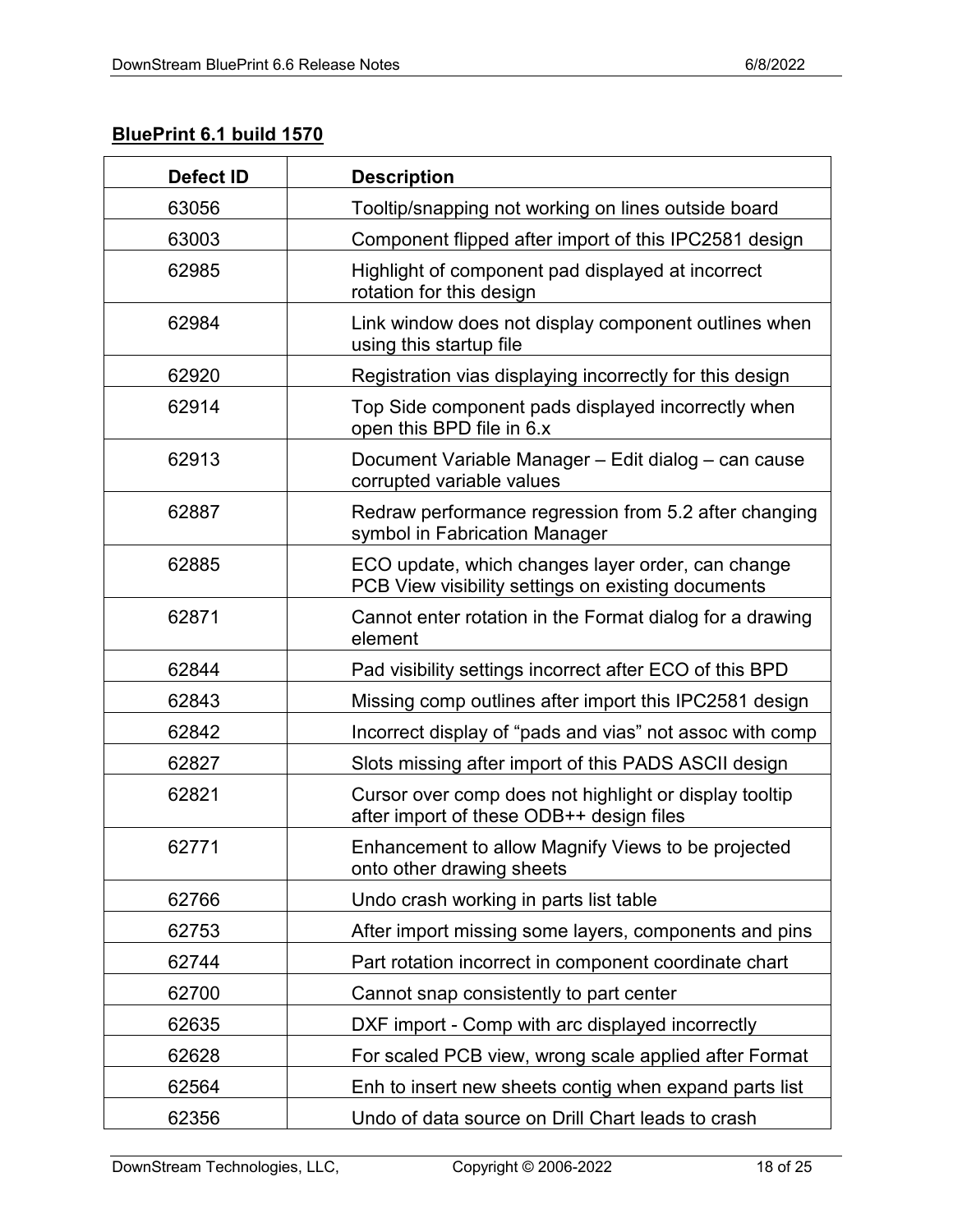| 61878                    | Enhancement to add lower case drill symbols                                                             |  |
|--------------------------|---------------------------------------------------------------------------------------------------------|--|
| BluePrint 6.1 build 1557 |                                                                                                         |  |
| <b>Defect ID</b>         | <b>Description</b>                                                                                      |  |
| 62393                    | File – Export – PDF/DXF color issues with Side Views                                                    |  |
| 62370                    | 3D window loses focus after these steps                                                                 |  |
| 62307                    | Panel template is incorrect after importing this ODB++                                                  |  |
| 62305                    | File – Import – ODB++ of Panel = Crash on these files                                                   |  |
| 62231                    | Search for overlapping ref des incorrect on this file                                                   |  |
| 62186                    | File – Import – PADS ASCII – cir board outlines incorrect                                               |  |
| 62185                    | Installation improvement to detect incompatibility with<br>MSOffice 32 bit                              |  |
| 62154                    | Enh to display pads only for uninstalled Variant parts                                                  |  |
| 62045                    | Enhancement to increase space for display in the PCB<br>View Format pane (removed "Appearance" section) |  |
| 62022                    | Performance improvement for "merge routes" in panel                                                     |  |
| 62018                    | 3D PCB View drills missing from this file                                                               |  |
| 62008                    | File – Print in Design view not working                                                                 |  |
| 61908                    | Cannot snap to custom pin outside board outline                                                         |  |
| 61880                    | "Link window" now remembers last size setting                                                           |  |
| 61633                    | Hatched area outline missing in exported pdf                                                            |  |
| 61575                    | Dimensions unassociated when opening this 5.2 file                                                      |  |
| 61468                    | Enhancement to tooltip sensitivity                                                                      |  |
| 61401                    | Enhancement adding OVAL shape to callout balloons                                                       |  |
| 61332                    | Dimensions not snapping to circular cutouts in board                                                    |  |
| 61126                    | Dimension snapping not working with copper                                                              |  |
| 61081                    | Copper shapes not displayed with correct size                                                           |  |
| 60971                    | Enh to import Cadence Drill Tool size in IPC2581                                                        |  |
| 60619                    | Undo $-$ side view $=$ Crash for this file                                                              |  |
| 59258                    | Trim tool hangs when doc has many line segments                                                         |  |
| 59065                    | Format Text Box - Text Box tab - Text under vertical<br>alignment graphics "cut off"                    |  |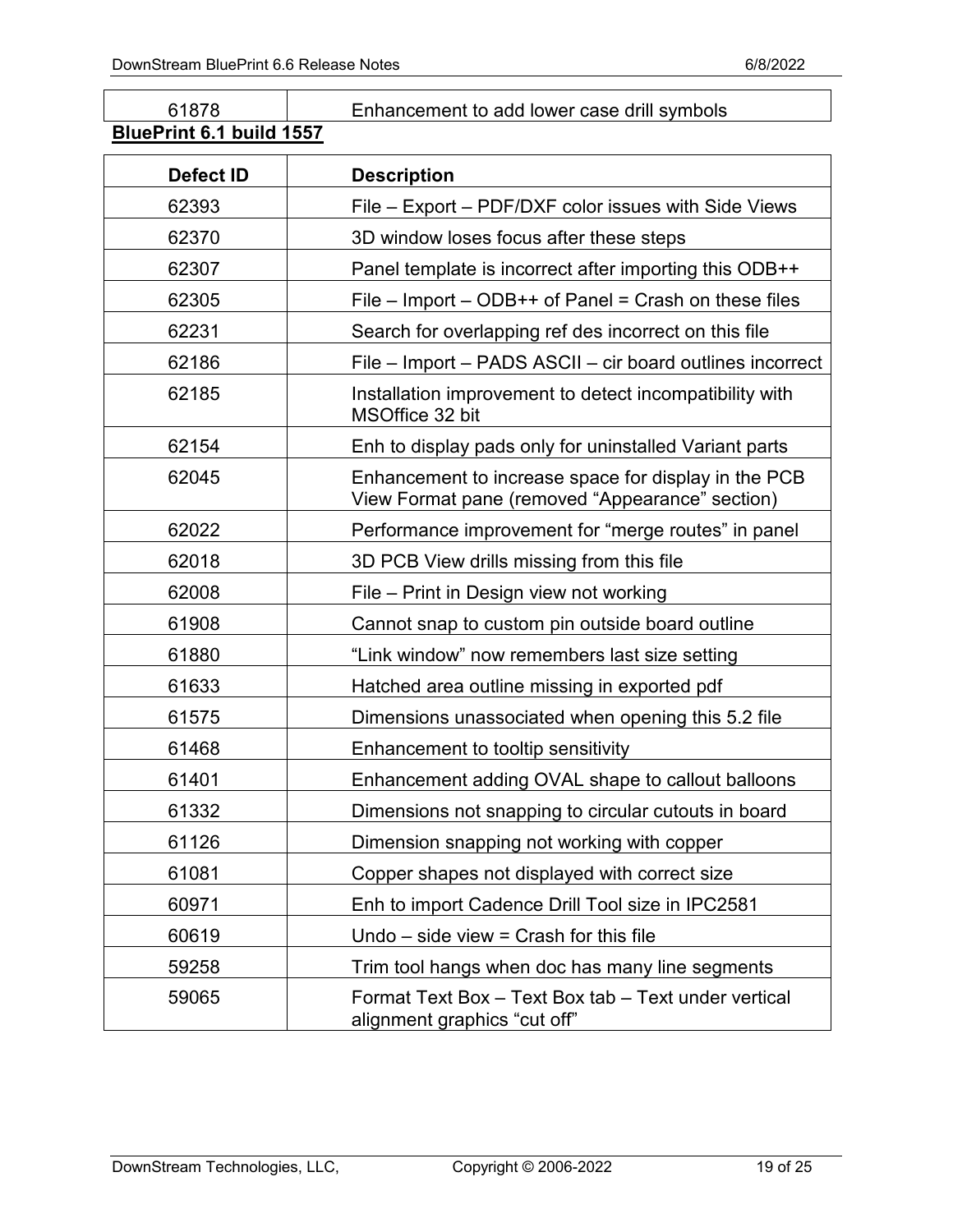| <b>Defect ID</b> | <b>Description</b>                                                                                      |
|------------------|---------------------------------------------------------------------------------------------------------|
| 61769,<br>61684  | Undo defect fixes                                                                                       |
| 61723            | Ability to create and save Mill Tab to gallery                                                          |
| 61722            | Startup file issue                                                                                      |
| 61695            | Crash when setting board image rotation in Panel Editor                                                 |
| 61535            | Enh to display 3D image in PCB Model mode (realistic)<br>colors or Design mode colors (same as 2D view) |
| 61485            | Online Help search not working                                                                          |
| 61473            | Document file will not save after these steps                                                           |
| 61467            | Enhancement to add Publish to Web functionality                                                         |
| 61251            | Copy a PCB View in BluePrint to Microsoft Word                                                          |
| 61222            | Enhancement to show drills in board more realistically                                                  |
| 61146            | How to define new fiducial size                                                                         |
| 61132            | Issue translating Blueprint 5.2 database to 6.0                                                         |
| 61251            | Copy a PCB View in BluePrint to Microsoft Word                                                          |
| 60885            | Mill tab perforation issues on curved board outlines                                                    |
| 60882            | Installation improvement when missing MS Access DB                                                      |
| 60841            | Exploded view should not display pin numbers and net<br>names automatically                             |
| 60828            | Improved moving Panel Origin back to original location                                                  |
| 60723            | Issue when copying and pasting 2 PCB Views                                                              |
| 60618            | Export PDF issue - board cutouts missing in PDF                                                         |
| 60831            | Issue after deleting segment of polyline                                                                |
| 59476            | Perf when importing Variant with a large number of parts                                                |
| 61158            | Not all part attributes available to Callout link                                                       |
| 61913            | Drill Chart Auto-Size settings do not work                                                              |
| 61570            | Long delay after PCB View Format – Cancel this design                                                   |
| 61187            | Variant List doesn't display correct User Data quantities                                               |
| 61671            | Visual queue to delineate Edit 3D PCB from 3D Design                                                    |
| 61357            | ECO perf improved on doc with many variants and parts                                                   |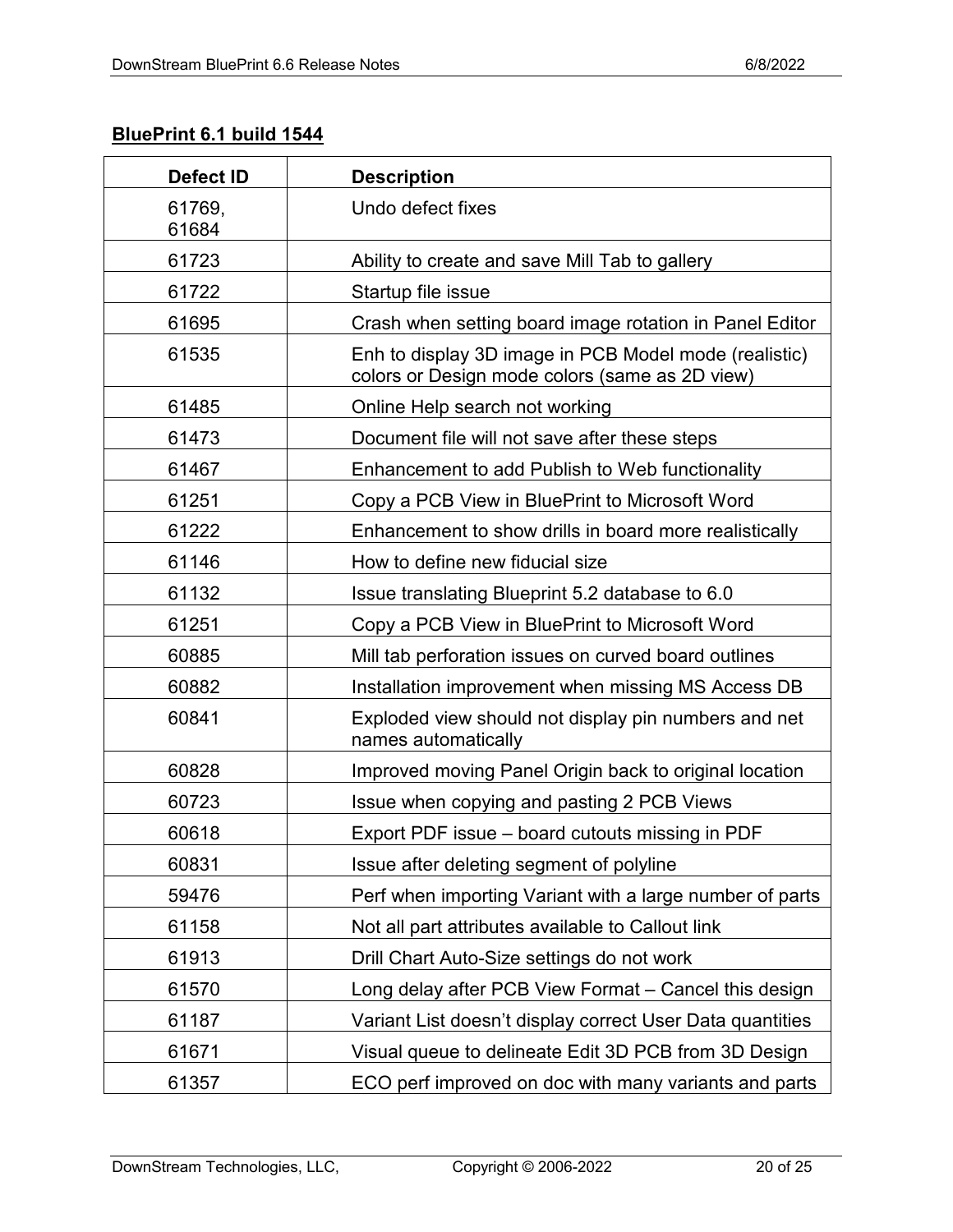| Defect ID | <b>Description</b>                                                                                             |
|-----------|----------------------------------------------------------------------------------------------------------------|
| 61157     | Callout will not populate value when linked to user parts<br>list attribute                                    |
| 60981     | Unplated Drills not showing up in Drill Pattern                                                                |
| 60958     | Export PDF results in unwanted artifacts for this design<br>with arcs. Print to PDF for this design incomplete |
| 60916     | IPC2581 Import – mounting holes without part names<br>incorrectly assigned                                     |
| 60884     | Panel Formatting on this BPD causes crash                                                                      |
| 60883     | Component outlines not visible in Edit Panel mode                                                              |
| 60860     | Pads incorrectly display in Assembly view for this BPD                                                         |
| 60565     | Microsoft IME Japanese cannot enter correctly with roman<br>character input                                    |
| 59476     | Import – Variant performance improved for designs with a<br>large number of parts                              |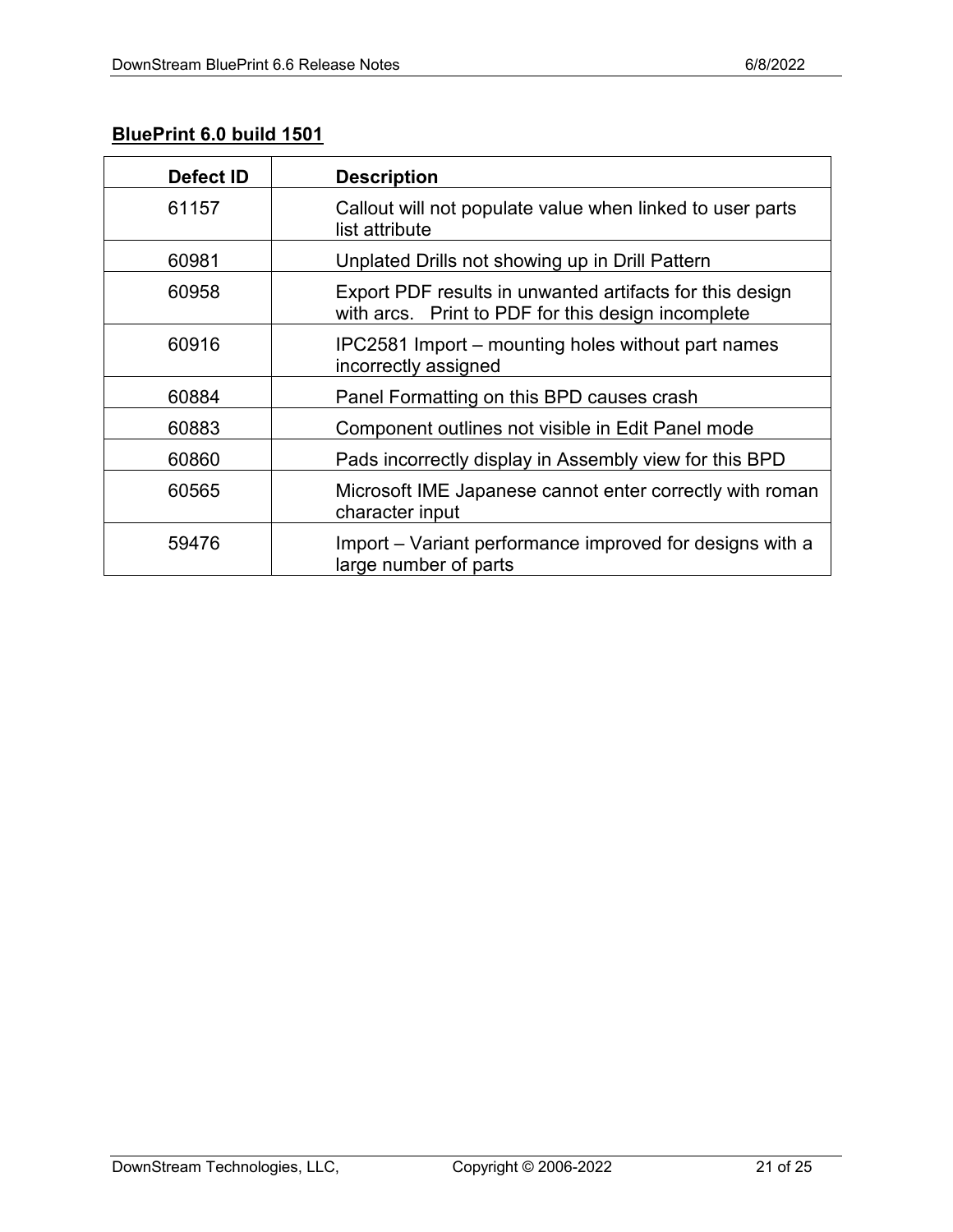| <b>Defect ID</b> | <b>Description</b>                                                                               |
|------------------|--------------------------------------------------------------------------------------------------|
| 60697            | Component Outline missing in this document                                                       |
| 60609            | Ref Des shifts after opening this BPD file in 6.0                                                |
| 60661            | Data table missing "Material" field after design data import                                     |
| 60738            | Drills displayed incorrectly in rotated PCB View                                                 |
| 60699            | Copper and Component fill displayed incorrectly on this<br>design                                |
| 60642            | Design View is missing layers in layers tab after steps                                          |
| 60632            | Color lost in exported PDF PCB View                                                              |
| 60657            | Crash selecting net in PCB View Format Pane                                                      |
| 60544            | Pin 1 markers not exported to PDF                                                                |
| 60622            | Drill plating status incorrect after design data import                                          |
| 57597            | Incorrect thermal pads for inner layers after PADS import                                        |
| 60698            | Crash zooming into PCB View on this design                                                       |
| 60634            | Process Step not displaying pins on parts                                                        |
| 60804            | Print to Adobe PDF results in incorrect PCB Views                                                |
| 60809            | Export to PDF and DXF on Tools ribbon does not work                                              |
| 60610            | Problem with 5.2 BPD to 6.0 DPD conversion resulting<br>with blue highlighted component outlines |
| 60722            | Incorrect sizing of part with arc when highlighting                                              |
| 59753            | BluePrint API enhancement - ApplicationOptions settings<br>for DXF ExportOptions                 |
| 59752            | BluePrint API enhancement - PCBViewFilterLayer display<br>order and CAD data type display order  |
| 59769            | BluePrint API enhancement - PCBViewFilterLayer<br>settings for FillPatterns                      |
| 59868            | <b>BluePrint API enhancement - Added</b><br>Drills.MaxPCBLayerCount field                        |
| 59869            | BluePrint API enhancement - duplicate drawing                                                    |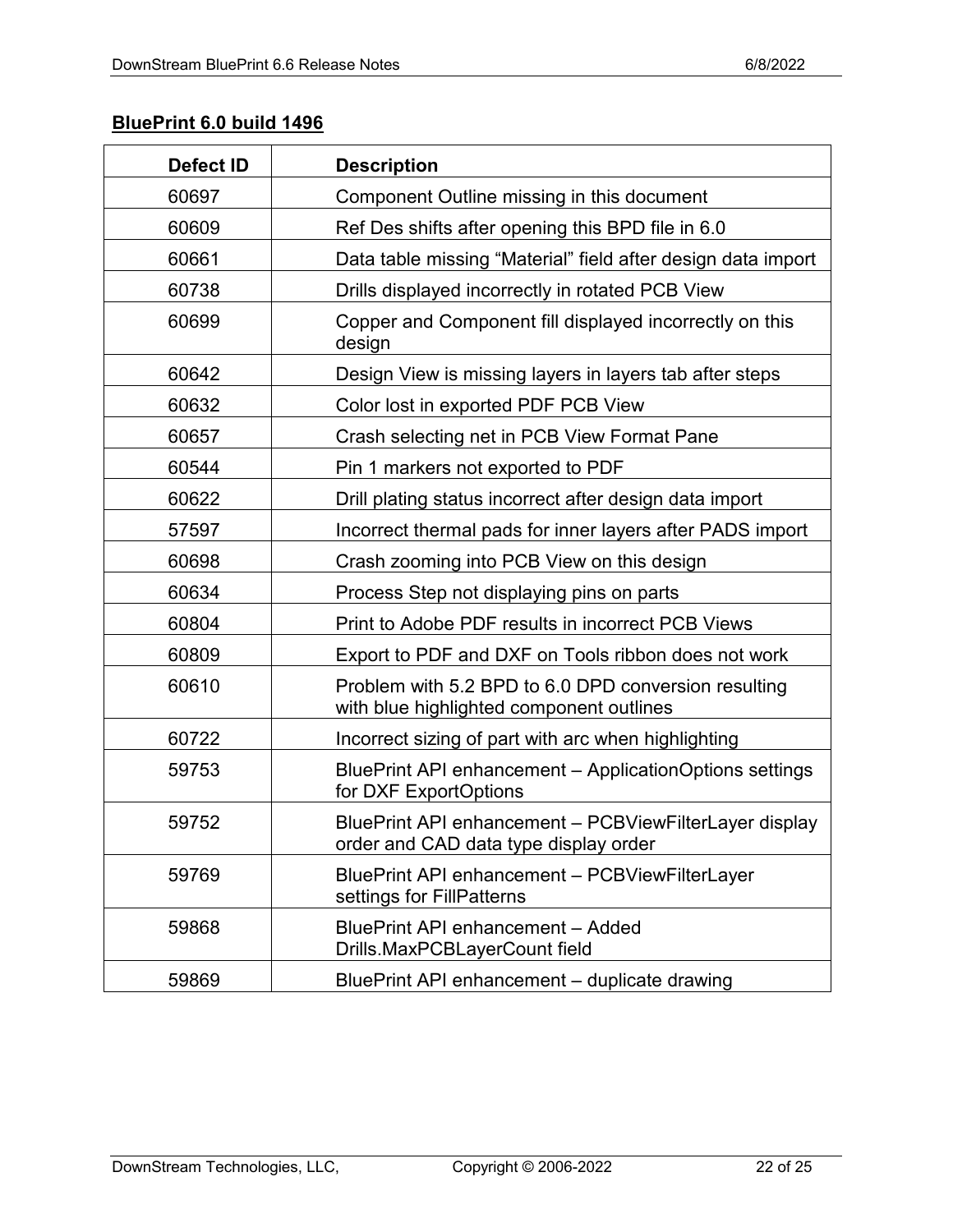| <b>Defect ID</b> | <b>Description</b>                                                                                                                            |
|------------------|-----------------------------------------------------------------------------------------------------------------------------------------------|
| 60551            | Drill slots are positioned incorrectly in this design                                                                                         |
| 58749            | Licensing timeout problems with certain configurations                                                                                        |
| 60036            | Setting the caption in a 3D Stack up does not work                                                                                            |
| 60037            | The caption location is incorrect when the 3D Stack up is<br>repositioned                                                                     |
| 60593            | Help topic "About Customization" links to "Using<br>Templates" and "Using BluePrint's Automation API" are<br>not active                       |
| 60146            | Exploded view on Panel displays ref des when ref des are<br>not displayed in Panel                                                            |
| 60516            | BluePrint Viewer Help does not invoke from File - Help<br>ribbon menu                                                                         |
| 60515            | Partial drills not displaying correctly in this older drill panel<br>template after import of design data                                     |
| 59302            | Fill tool incorrectly recognizes Group origin when applying<br>fill                                                                           |
| 58948            | Export DXF failure on this BluePrint document                                                                                                 |
| 60506            | Fabrication Manager changes not displayed when Preview<br>selected                                                                            |
| 59960            | Issue clipping PCB View to parts and exporting to PDF                                                                                         |
| 60407            | 3D display appears elongated after a combination of<br>"zooming" and "field of view" changes                                                  |
| 60517            | 3D PCB View no longer displays after viewing imported<br>STEP file in 3D Design window and switching back to<br>"PCB Render"                  |
| 60600            | File - Save failure after opening .BPD file and then saving<br>to the same file name and folder as .DPD file                                  |
| 60598            | ECO of Expedition ODB++ design data into existing<br>BluePrint 5.2 document displays PCB Views incorrectly<br>with missing component outlines |
| 60583            | Arc inverted on PDF Export for this document                                                                                                  |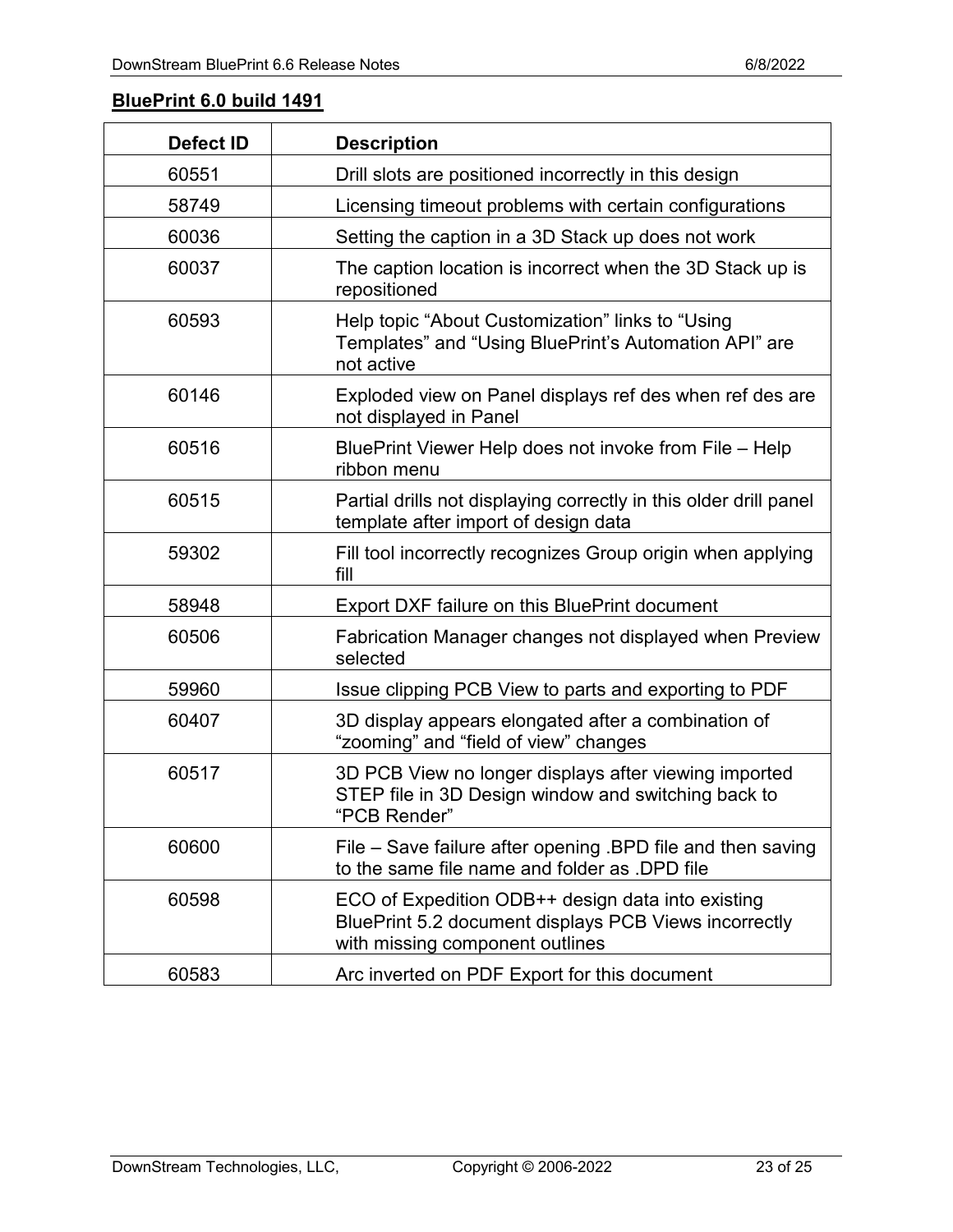| <b>Defect ID</b> | <b>Description</b>                                                                         |
|------------------|--------------------------------------------------------------------------------------------|
| 59985            | Unable to import this customer IPC2581 file                                                |
| 59874            | Error when attempting to add a new spell checker<br>dictionary                             |
| 59767            | Copper weight for .attr file in microns when units=MM                                      |
| 59837            | DXF import fails on this customer file                                                     |
| 59629            | Dimension font incorrectly changes after reopen of this<br>customer document               |
| 59768            | PCB Views cannot be scaled more than 20x                                                   |
| 59961            | Import of this ODB++ file is dropping components                                           |
| 59512            | Stack up "dual dimension" value is being displayed<br>incorrectly for this design          |
| 55547            | Enhancement requested to tab through table cells                                           |
| 57151            | Expedition ODB++ import memory limit error on this<br>design                               |
| 53327            | Enhancement to table editing                                                               |
| 59960            | Issue clipping PCB View to parts and exporting to PDF                                      |
| 59213            | Error opening document with very small exploded views                                      |
| 60272            | Panel display issues with this very small design due to<br>rounding calculations           |
| 60290            | Imported STEP Model PCB attributes different in exported<br><b>3DPDF then in BluePrint</b> |
| 60479            | Cannot add webroute for board profile with arcs                                            |